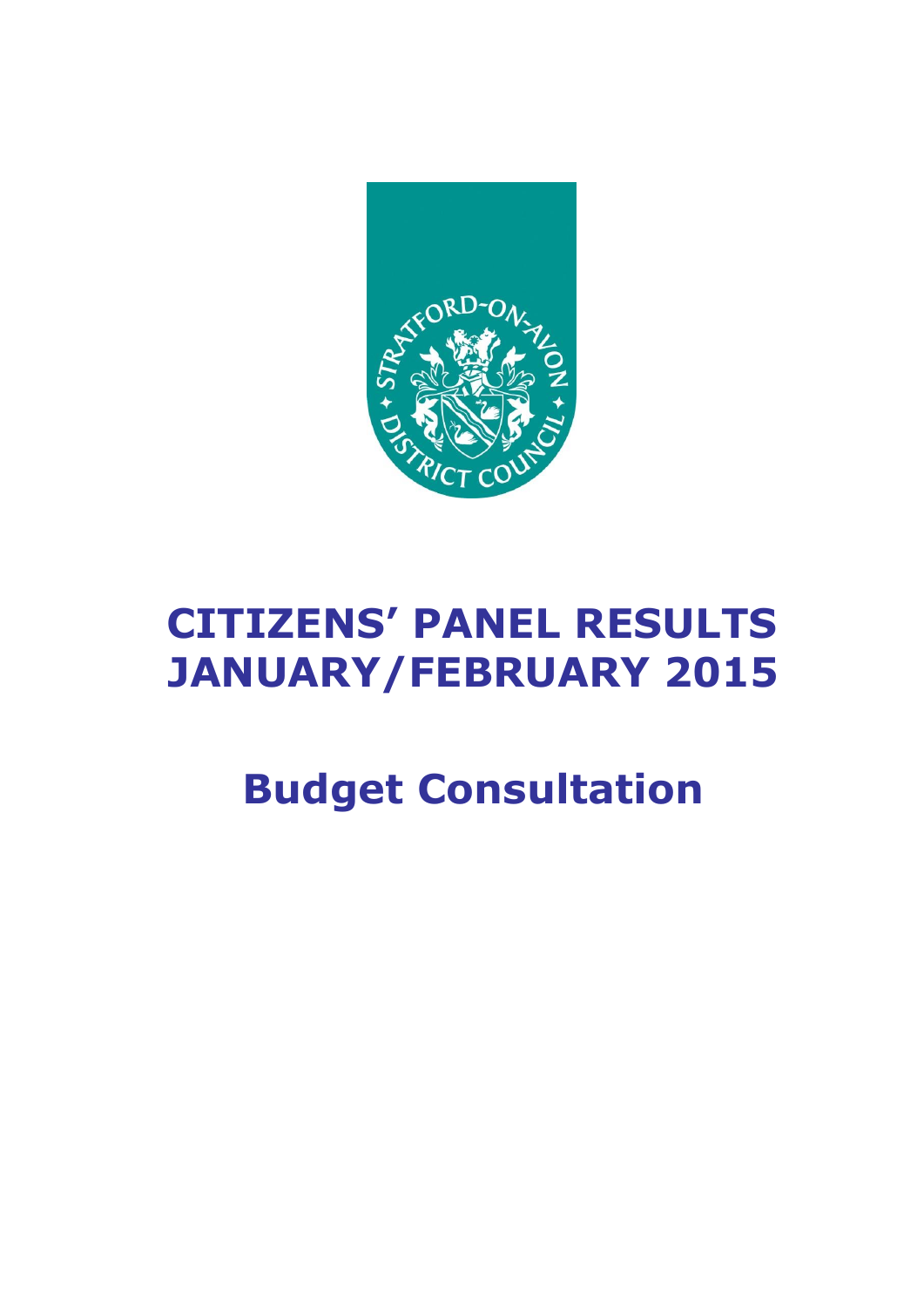# **Introduction**

The Council has a Citizens' Panel, which contains a representative sample of people living in the District of Stratford-on-Avon. By surveying this Panel, it is possible to obtain views and opinions broadly representative of local residents. The following results are from the January/February 2015 Panel survey.

### **Methodology**

522 questionnaires were returned (144 via email and 378 by post) from a mailing to 1228 residents in January 2015 with a deadline of  $4<sup>th</sup>$  February 2015. 17 questionnaires were returned not completed for a variety of reasons, i.e. moved away. This represents a response rate of 43.1%.

## **Results of the Budget Consultation**

#### *Usage of SDC services*

Respondents were given a list of services with descriptions. 83% of respondents have used SDC car parks in the last twelve months. Seven in ten residents use the parks, playing fields & open spaces. The largest increase on 2013 was for Parks, playing fields and open spaces services up from 67% to 72%.

*Table 1:* 

|                                                                      | 2011  | 2013  | 2014  | 2015           |
|----------------------------------------------------------------------|-------|-------|-------|----------------|
| <b>Car Parks</b>                                                     | 86    | 86    | 86    | 83             |
| Parks, Playing Fields & Open Spaces                                  | 70    | 69    | 67    | 72             |
| <b>Public Conveniences</b>                                           | 61    | 63    | 54    | 51             |
| <b>Community Leisure/Leisure Centres/Sports</b><br><b>Facilities</b> | 40    | 37    | 34    | 36             |
| <b>Development Control &amp; Planning</b>                            | 17    | 22    | 22    | 21             |
| <b>Environmental Health</b>                                          | 10    | 10    | 8     | 12             |
| <b>Council Tax Enquiries</b>                                         | 11    | 10    | 8     | 11             |
| <b>Housing</b>                                                       | 5     | 5     | 6     | 5              |
| <b>Benefits Enquiries</b>                                            | 6     | 6     | 3     | $\overline{4}$ |
| <b>BASE:</b>                                                         | (493) | (524) | (416) | (507)          |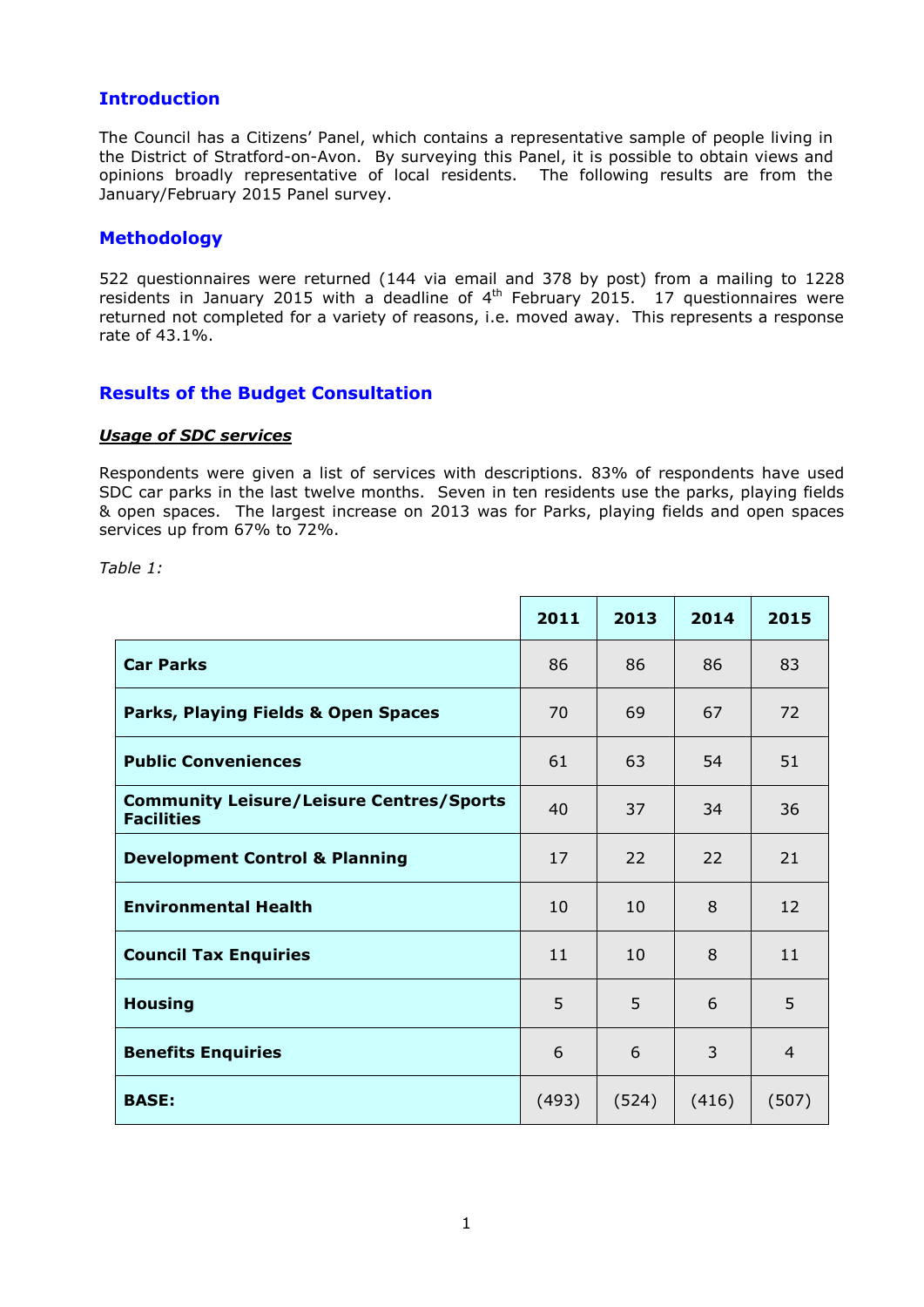#### *Level of agreement with statements about Council Tax*

Residents were asked to indicate how strongly they agreed or disagreed with the statement: "It is important for the District Council to improve current levels of priority services, even if this means removal of some other services". 41% were in agreement with the statement as opposed to 29% who disagreed, a decrease of 10 percentage points on last year. The agreement figure is the lowest compared with the previous three surveys,

*Table 2: "It is important for the District Council to improve current levels of priority services, even if this means removal of some other services"*

|                                   | 2011  | 2013  | 2014  | 2015  |
|-----------------------------------|-------|-------|-------|-------|
| <b>Strongly Agree / Agree</b>     | 48    | 46    | 51    | 41    |
| <b>Neither Agree nor Disagree</b> | 24    | 27    | 30    | 30    |
| Disagree / Strongly Disagree      | 28    | 27    | 19    | 29    |
| <b>BASE</b>                       | (480) | (527) | (396) | (489) |

The statement question "it is important for the District Council not to increase council tax by more than inflation, even if this means a reduction in the levels of some lower priority services" has been asked since 2003. Interestingly, the agreement figure to this statement has fallen for the first time in four surveys down from 78% to 69%. The disagreement level is at 21%, the highest since 2009.

*Table 3: "It is important for the District Council not to increase council tax by more than inflation, even if this means a reduction in the levels of some lower priority services"*

|                                         | 2007  | 2009  | 2011  | 2013  | 2014  | 2015  |
|-----------------------------------------|-------|-------|-------|-------|-------|-------|
| <b>Strongly Agree /</b><br><b>Agree</b> | 56    | 61    | 77    | 77    | 78    | 69    |
| <b>Neither Agree nor Disagree</b>       | 15    | 13    | 10    | 10    | 9     | 10    |
| <b>Disagree / Strongly Disagree</b>     | 29    | 25    | 13    | 13    | 14    | 21    |
| <b>BASE</b>                             | (322) | (474) | (498) | (537) | (399) | (508) |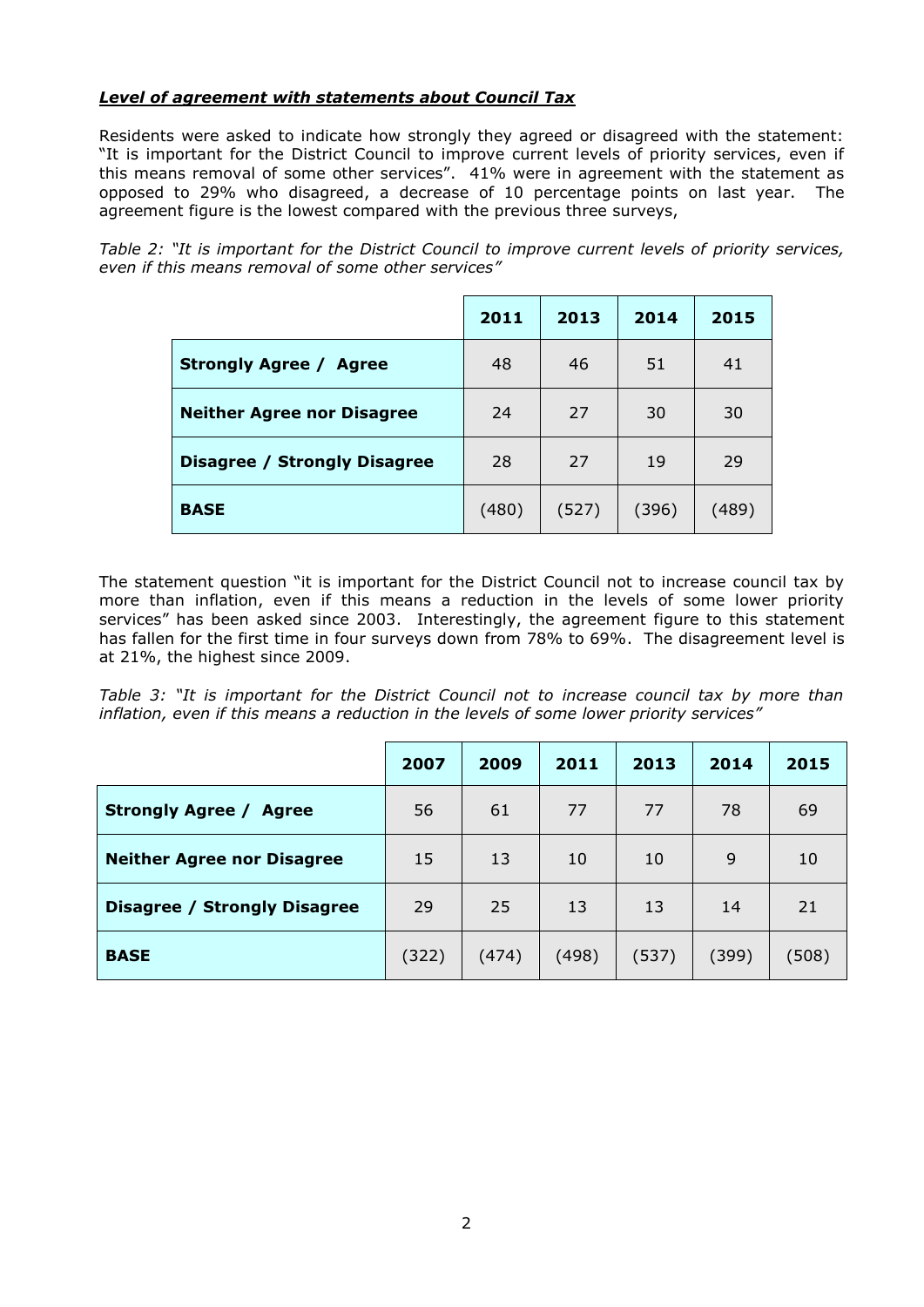#### *Spending on Services*

Residents were given a description of the service alongside the cost as a share of the Band D council tax rate. They were given the current figure alongside that of 2013 and 2012 to show how it has increased or decreased in that period. They were asked if the provision of that service should be increased, kept at the same level, or decreased.

The CCTV and Crime Reduction service had the largest difference between those wanting an increase over a decrease (+13%), with Local Economy & Tourism Promotion having the largest difference between decrease and increase (-20%).



*Chart 1:* 

CCTV and Crime Reduction rose the highest from 2.09 to 2.12, with a similar increase for Environmental Health & Licensing which had a rise in people wanting an increase in the service (albeit small) from a mean score of 1.99 to 2.01. Compared with 2014, the mean score for Development Control & Planning has decreased slightly. See table 4.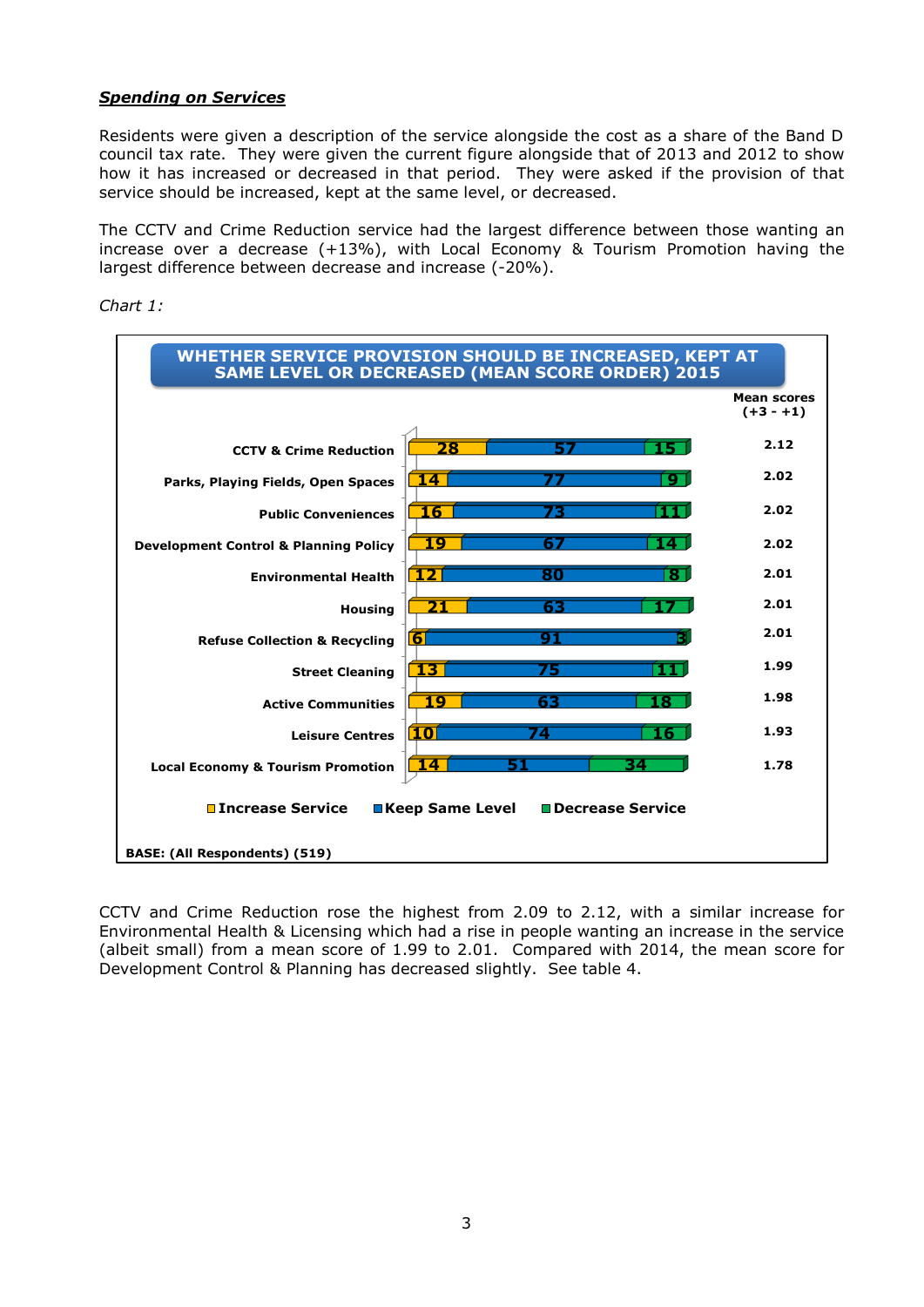*Table 4: Whether service provision should be increased, kept the same or decreased*

|                                                                                                                                                                                                                                                                                                                           | <b>Mean Scores Over Time</b> |      |      |      |      |      |
|---------------------------------------------------------------------------------------------------------------------------------------------------------------------------------------------------------------------------------------------------------------------------------------------------------------------------|------------------------------|------|------|------|------|------|
|                                                                                                                                                                                                                                                                                                                           | 2015                         | 2014 | 2013 | 2011 | 2009 | 2007 |
| <b>CCTV &amp; Crime Reduction - This relates</b><br>to the provision of CCTV in the towns &<br>larger villages within the District. Also<br>working with partners to reduce crime &<br>anti-social behaviour within the District.<br>2012-£3.14, 2013-£3.68, 2014-£3.02                                                   | 2.12                         | 2.09 | 2.03 | 2.10 | 1.88 | 1.91 |
| <b>Parks, Playing Fields &amp; Open Spaces</b><br>This involves the management of parks,<br>playing fields, & open spaces owned by<br>the District Council, verge trimming & tree<br>surgery.<br>2012-£5.36, 2013-£4.83, 2014-£4.74                                                                                       | 2.02                         | 2.07 | 2.04 | 1.97 | 1.99 | 1.93 |
| <b>Public Conveniences - This service</b><br>concerns the provision of public<br>conveniences throughout the District.<br>2012-£2.14, 2013-£1.51, 2014-£3.09                                                                                                                                                              | 2.02                         | 2.09 | 2.07 | 2.15 | 2.18 | 2.12 |
| <b>Development Control &amp; Planning</b><br>Policy - This service is responsible for the<br>development of planning strategies &<br>determining planning applications. It is<br>also responsible for planning enforcement,<br>conservation, & policy implementation.<br>2012-£25.13, 2013-£17.88, 2014-<br>£17.85        | 2.02                         | 2.11 | 1.97 | 1.93 | 1.87 | 1.78 |
| <b>Environmental Health &amp; Licensing -</b><br>Statutory function with responsibilities for<br>the enforcement of a range of provisions<br>concerned with the protection of public<br>health & well-being, including food safety,<br>pest control, licensing & health and safety.<br>2012-£7.16, 2013-£8.70, 2014-£8.13 | 2.01                         | 1.99 | 2.03 | 1.98 | 2.01 | 2.02 |
| Housing - This service fulfils the Council's<br>strategic housing responsibility by working<br>with housing associations to enable<br>affordable accommodation within the<br>District. This service also deals with the<br>homelessness function.<br>2012-£12.31, 2013-£13.38, 2014-<br>£12.52                            | 2.01                         | 2.06 | 2.04 | 2.22 | 2.09 | 2.02 |
| <b>Street Cleaning - This service relates to</b><br>the cleaning of the streets throughout the<br>whole of the District Area.<br>2012-£10.79, 2013-£11.99, 2014-<br>£12.19                                                                                                                                                | 1.99                         | 2.02 | 2.03 | 2.07 | 2.12 | 2.12 |
| <b>Refuse Collection and Recycling - This</b><br>service involves the weekly collection of<br>food waste & fortnightly collection of<br>recycling & domestic waste.<br>2012-£25.94, 2013-£25.44, 2014-<br>£25.07                                                                                                          | 2.01                         | 2.05 | 2.02 | 2.04 | 2.07 | 2.17 |
| <b>Active Communities - Play schemes,</b><br>school sports tournaments, physical<br>activity opportunities for older people.<br>2012-£1.71, 2013-£1.31, 2014-£1.27                                                                                                                                                        | 1.98                         | 1.99 | 1.96 | 2.04 |      |      |
| Leisure Centres - The provision &<br>running of four Council leisure centres<br>across the District, play areas & the Skate<br>Park.<br>2012-£6.16, 2013-£9.21, 2014-£9.62                                                                                                                                                | 1.93                         | 1.92 | 1.93 | 1.95 | 2.03 | 1.86 |
| <b>Local Economy &amp; Tourism Promotion -</b><br>This service relates to supporting business<br>& the promotion of tourism throughout<br><b>Stratford District.</b><br>2012-£1.39, 2013-£1.61, 2014-£2.02                                                                                                                | 1.78                         | 1.83 | 1.87 | 2.04 | 1.85 | 1.73 |
| <b>Base</b>                                                                                                                                                                                                                                                                                                               | 519                          | 416  | 561  | 506  | 500  | 329  |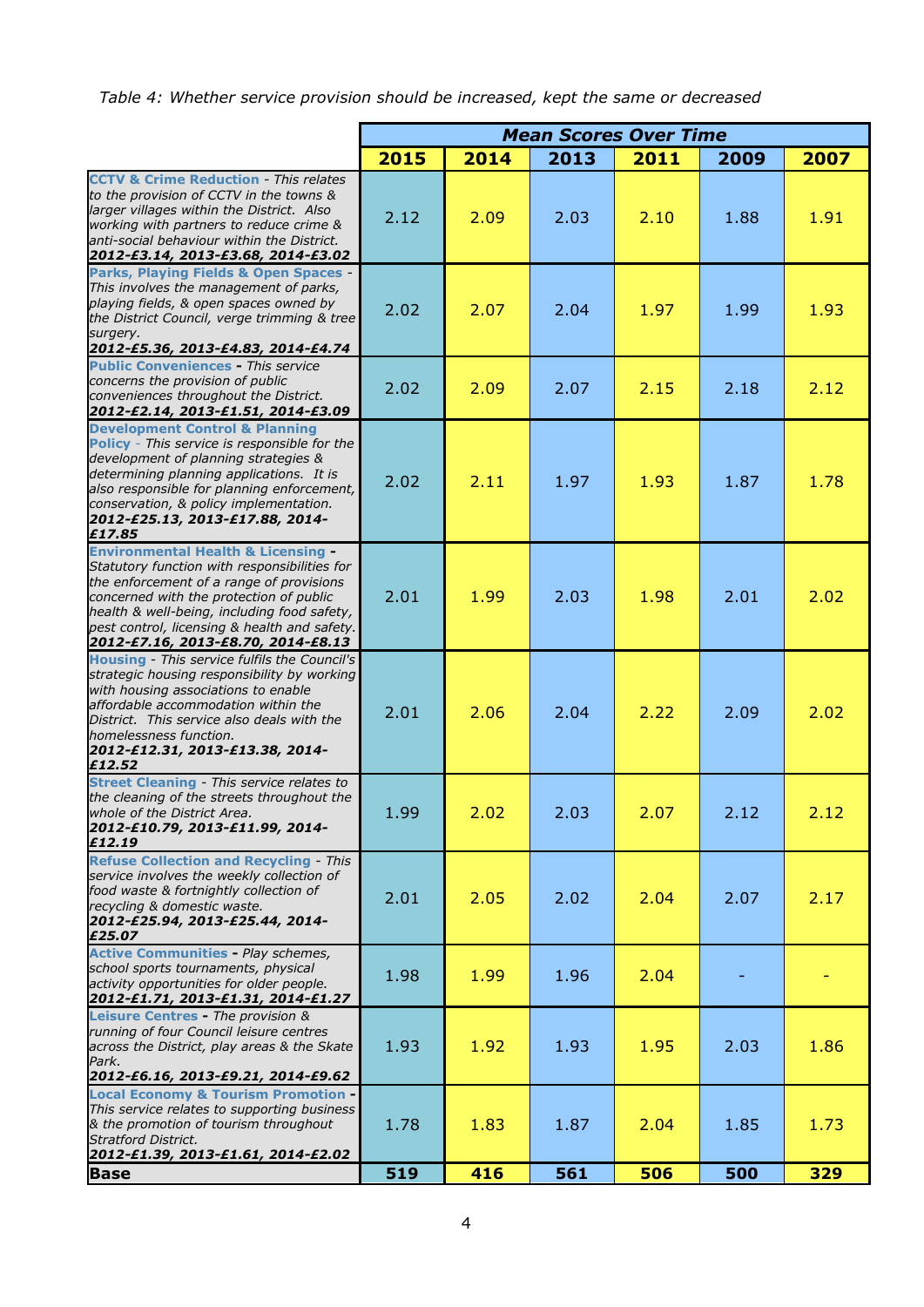### *Level of Support for Various New Proposals*

The following proposals were presented to residents in the questionnaire. They were asked to choose up to three options to support.

**Improvements to the Lifestyles Building, Alcester** - The Council is negotiating the managed transfer of the Greig Centre, Alcester to the Council's ownership. The proposal post this transfer would be to improve the current leisure facilities and to ensure that the Lifestyles centre became financially self-sufficient.

#### **£250,000 one-off**

**Core Strategy Development -** This item is unavoidable, the funding would enable the Council to implement the Core Strategy which determines development in a managed way throughout the district. The funding would also provide resources to meet the cost of producing and implementing the Community Infrastructure Levy Charging Schedule, the Gypsy and Traveller Local Plan and the Site Allocations Plan.

#### **£320,000 over two years**

**Working with Troubled Families -** This funding would enable the Council to work closely in partnership with other agencies to work with Troubled families on issues including financial exclusion, domestic violence, anti-social behaviour. **£34,000 per annum for three years**

**Empty Property Grants** - The Council is keen to bring empty properties throughout the District back into use. The scheme would provide grant funding in order for improvements to be made to properties in order that they are returned to the housing market.

#### **£100,000 per annum**

**Shared Services System Harmonisation -** The Council is working in partnership with other local authorities in order to deliver services more efficiently. This has enabled savings of £200,000 per annum to be achieved. In order to make larger savings it is necessary to make an investment in systems across our partnership. It is expected that this will generate savings significantly higher than this investment. **£85,000 per annum**

Shared services systems harmonisation had the strongest support for three-quarters of respondents.

*Table 5: Support for Proposals*

|                                                          | $\frac{O}{O}$ |
|----------------------------------------------------------|---------------|
| <b>Shared services system harmonisation</b>              | 76            |
| <b>Empty property grants</b>                             | 68            |
| <b>Core Strategy development</b>                         | 54            |
| <b>Working with troubled families</b>                    | 49            |
| <b>Improvements to the Lifestyles Building, Alcester</b> | 22            |
| <b>Base:</b>                                             | (510)         |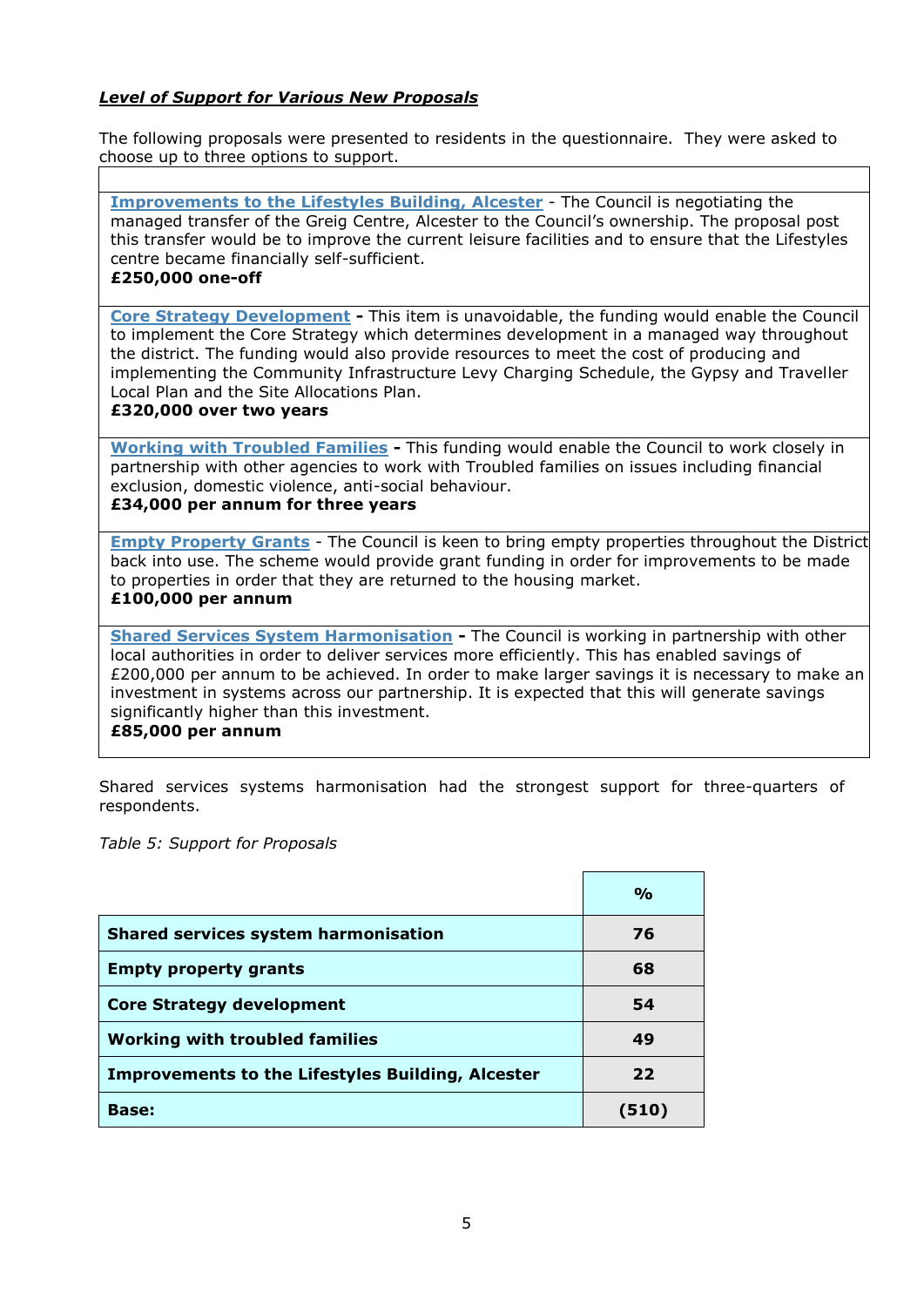#### *Value for Money*

Panel members were told that the current council tax element for a Band D property was £128.05. They were asked if this represented good value for money or not.

It is interesting to note that the value for money figure stands at the highest figure ever at 91%, a 6 percentage point increase on 2014 and 25 percentage points higher than 2007.



*Chart 2:*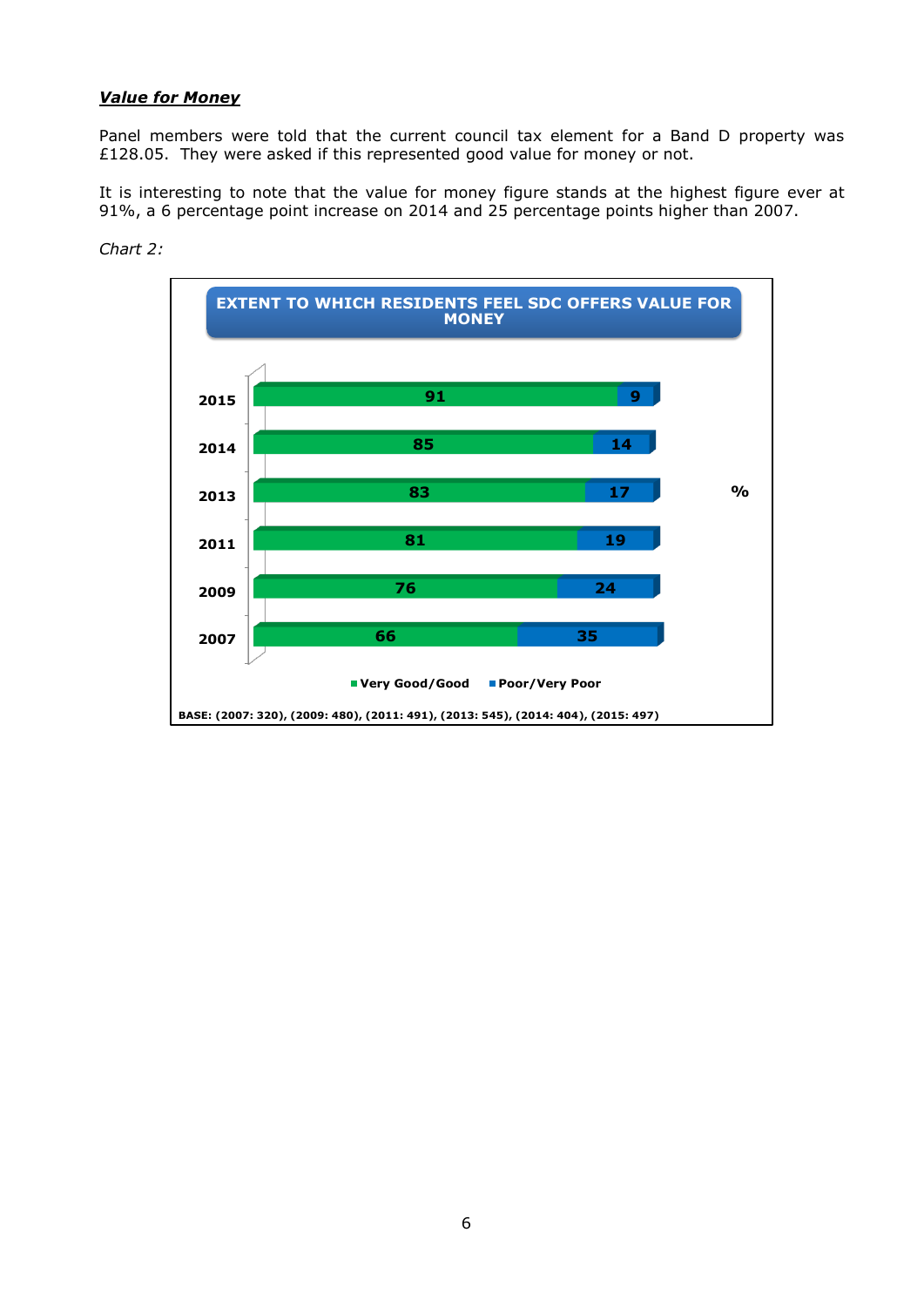#### **Statement questions on SDC services**

#### **SDC services are delivered when people want them**

Asked whether they felt SDC services were delivered when people wanted them, 38% agreed and 9% disagreed. The agreement figure has risen by 2 percentage points from the 2011 figure.



*Chart 3:*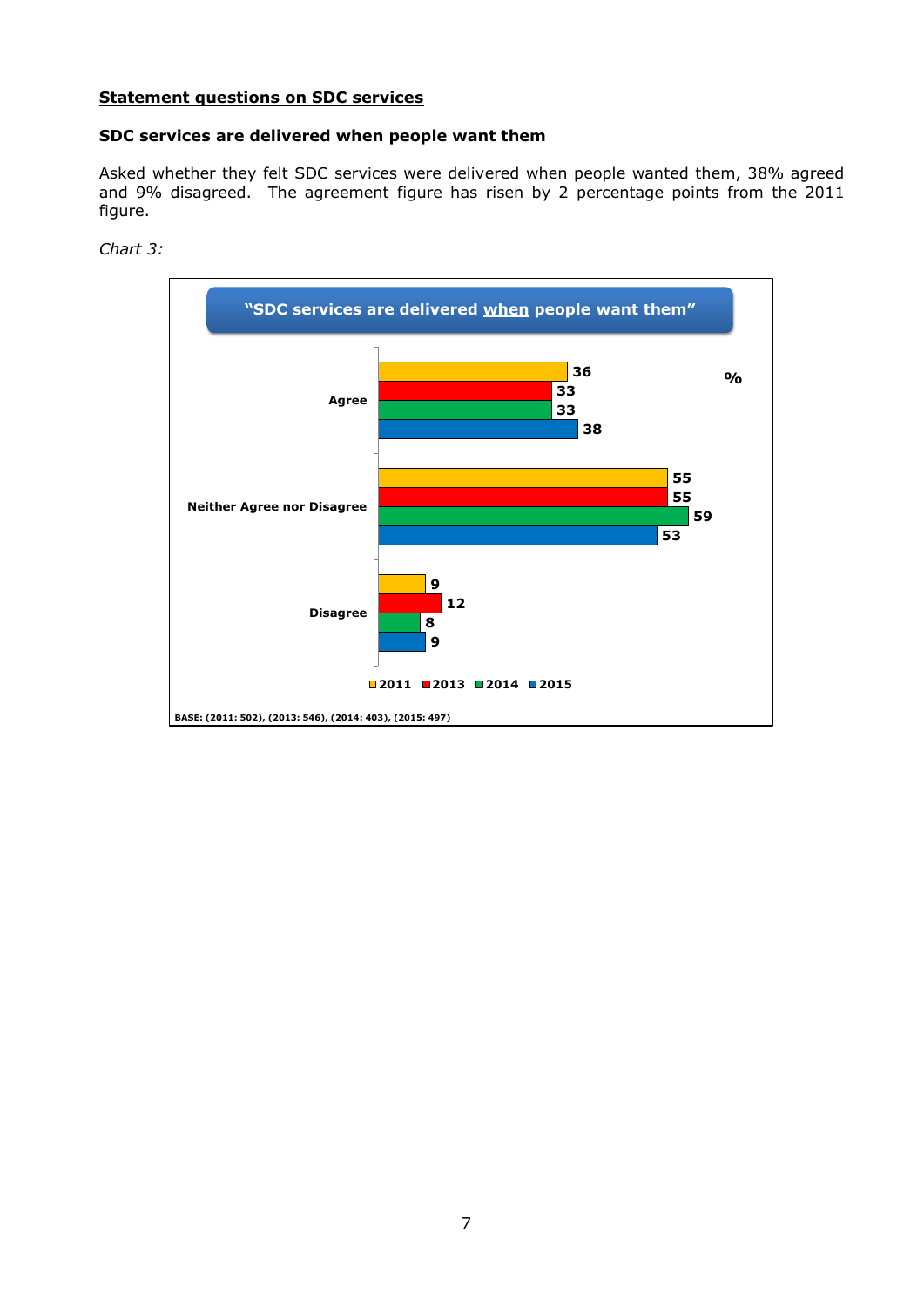#### **SDC services are delivered the way people want them**

Asked whether they felt SDC services were delivered the way people wanted them, 31% agreed and 12% disagreed. This question has a high percentage of neither agreeing nor disagreeing at 57%. The results have been fairly static over the past four surveys.



*Chart 4:*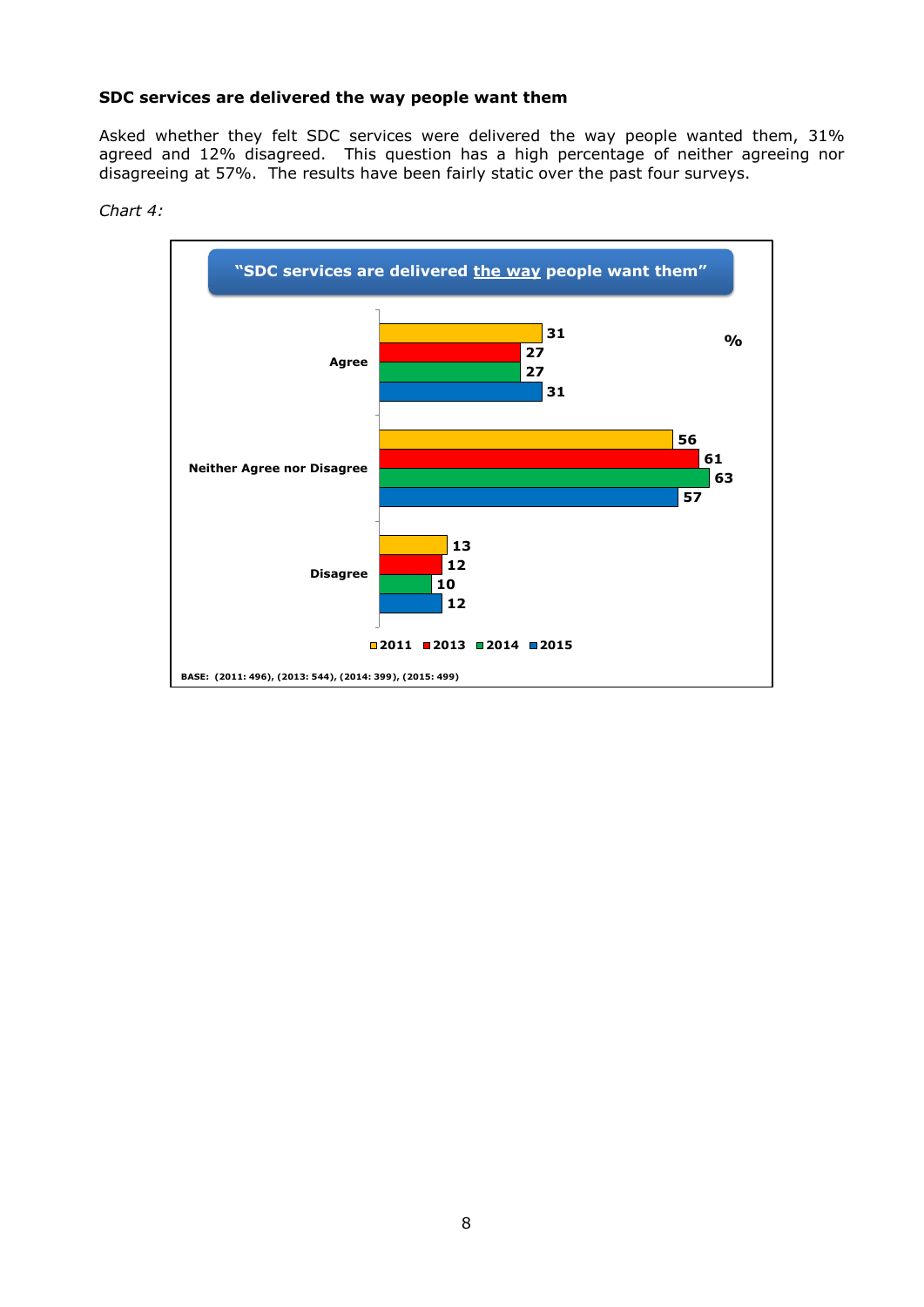#### **SDC services are delivered where people want them**

Asked whether they felt SDC services were delivered where people wanted them, 31% agreed and 14% disagreed. The agree figure has risen 2 percentage points on 2014, with the disagree figure also increasing by one point. Results have been broadly similar over the last four surveys.



*Chart 5:*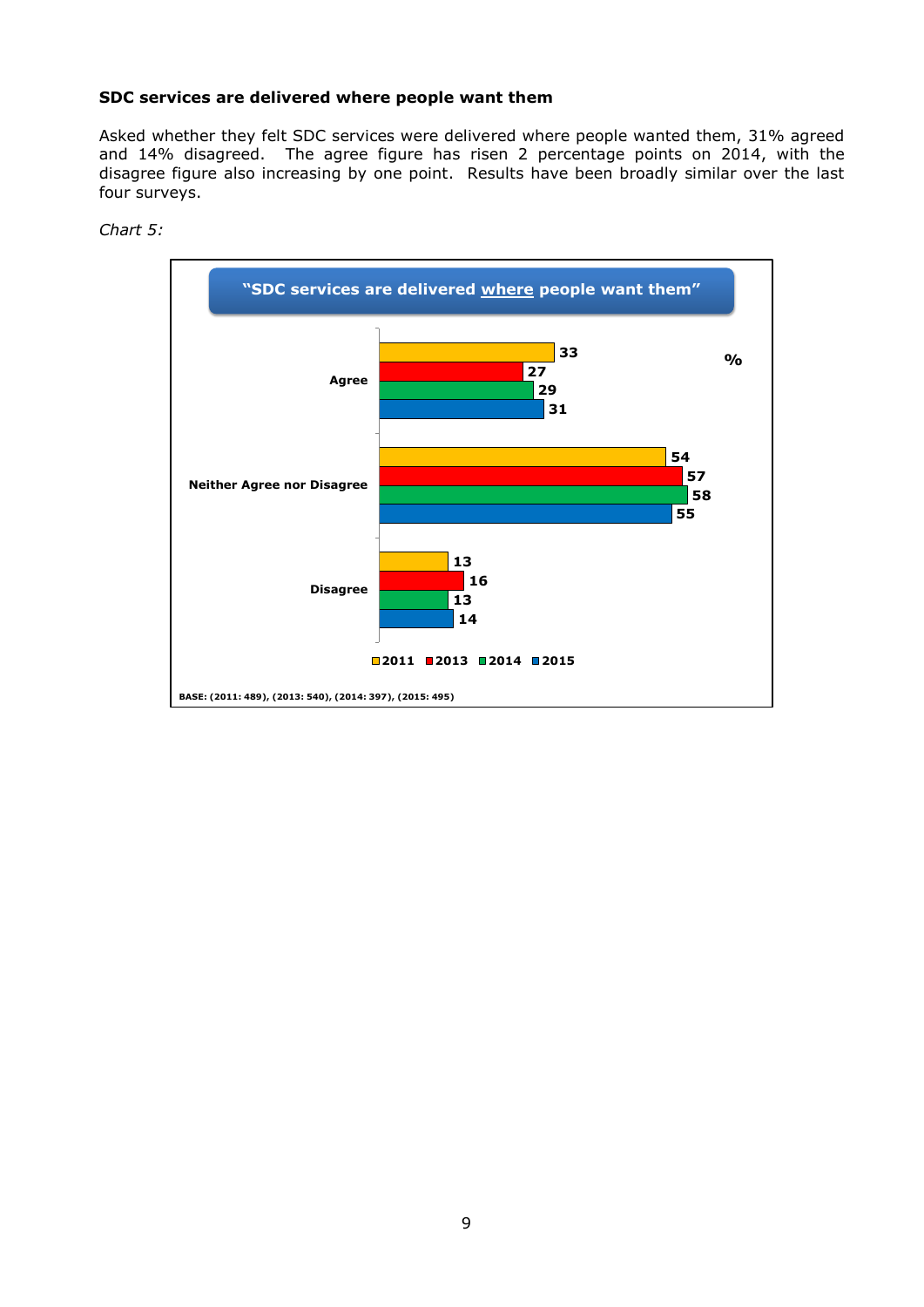#### **Quality of council services is generally good overall**

Seven out of ten respondents (69%) felt the quality of Council services was good overall. This figure has risen 6 percentage points on the previous year. Disagreement with the statement has fallen 2 points from 7% to 5%.



*Chart 6:*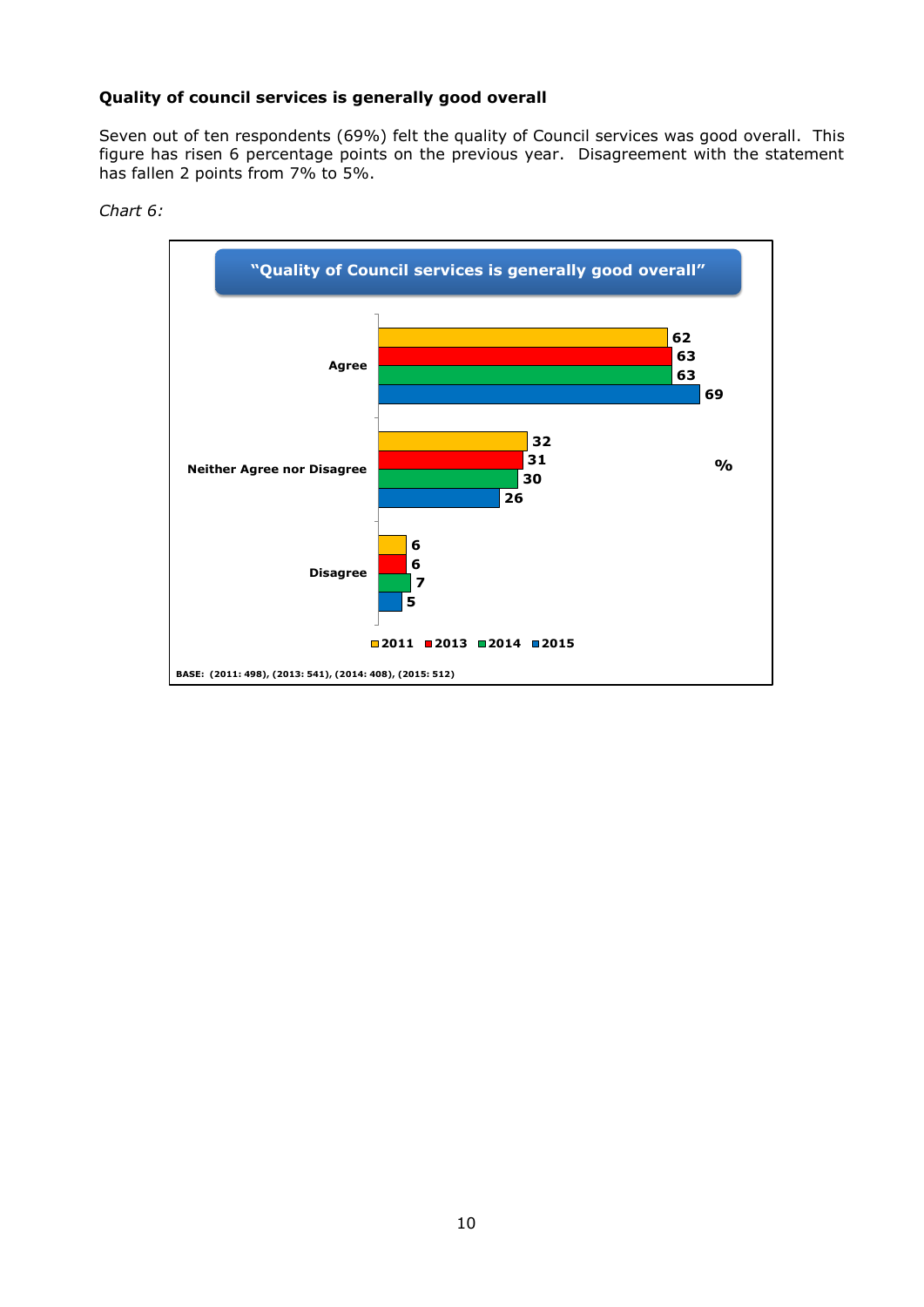#### **SDC has enough money to meet all the demands on its services**

Since 2011 residents are less likely to agree that SDC has enough money to meet all the demands on its services. This shows the awareness they have about the cuts in public services. 25% of those surveyed agreed with the statement, representing a fall of 8 percentage points from the level in 2011. The disagreement level has risen to 25% in 2015 from 16% in 2011.



Chart 7:

Residents were asked to comment on the way they answered the series of statement questions and these are included in the Appendix. There were 214 responses.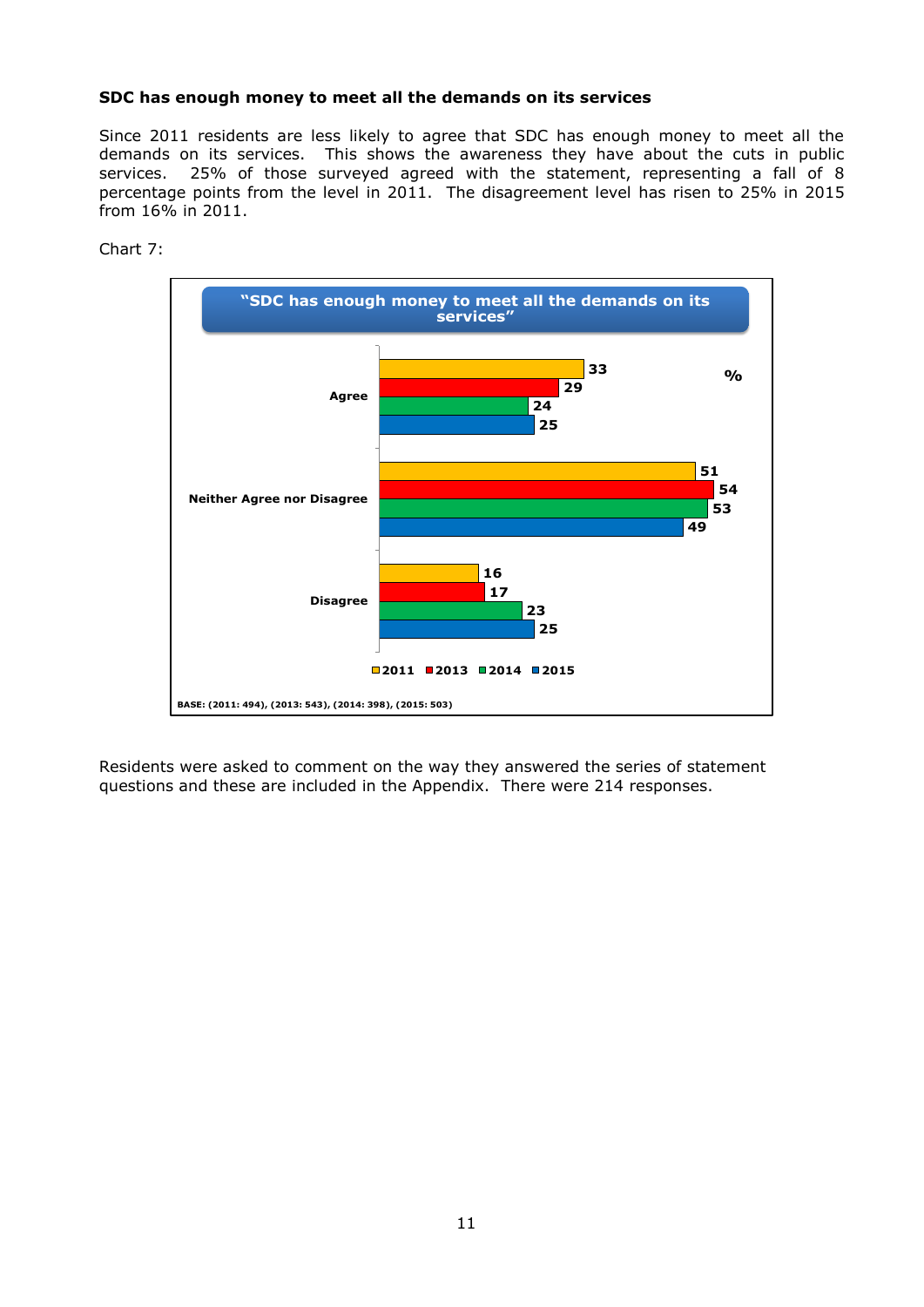# **Respondents' Profile**

*Table 6: Gender*

|              | $\frac{0}{0}$ |
|--------------|---------------|
| <b>Male</b>  | 54            |
| Female       | 46            |
| <b>BASE:</b> | 518.          |

# *Table 7: Age*

|                  | %    |
|------------------|------|
| $\vert$ Up to 29 |      |
| $30 - 39$        | 8    |
| $40 - 49$        | 13   |
| 50-59            | 14   |
| 60-69            | 36   |
| $70 - 79$        | 20   |
| 80 & over        | 8    |
| BASE:            | 451) |

*Table 8: Number of adults aged 18 or over in household*

|              | $\frac{1}{2}$ |
|--------------|---------------|
| One          | 33            |
| Two          | 58            |
| Three        | 8             |
| Four         |               |
| <b>BASE:</b> | 349           |

*Table 9: Number of children aged 17 or under in household*

|              | $\frac{9}{6}$ |
|--------------|---------------|
| <b>None</b>  | 84            |
| One          | 6             |
| Two          | 8             |
| Three        |               |
| Four         |               |
| <b>BASE:</b> | (360)         |

*Table 10: Accommodation Type*

|                                | $\mathbf{O}_\mathbf{O}$ |
|--------------------------------|-------------------------|
| Owned outright                 | 62                      |
| Buying on mortgage             | 24                      |
| Rent from Housing Assoc./Trust |                         |
| Rent from a private landlord   |                         |
| Other                          |                         |
| <b>BASE:</b>                   |                         |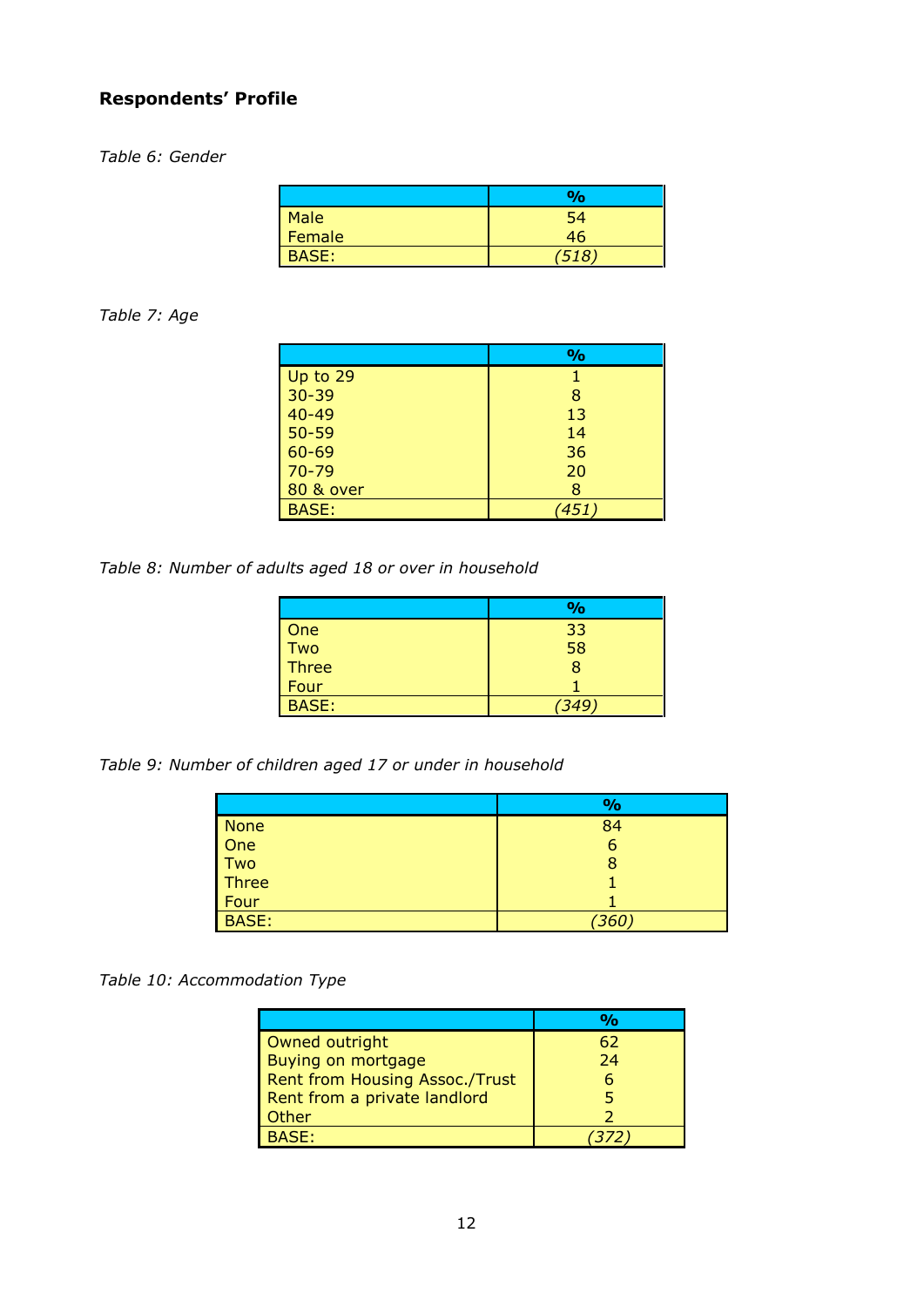*Table 11: Whether respondents have any long-standing illness, disability, or infirmity*

|                | $\frac{1}{2}$ |
|----------------|---------------|
| <b>Yes</b>     | 22            |
| N <sub>o</sub> | 78            |
| <b>BASE:</b>   | (512)         |

*Table 12: Whether this illness or disability limits respondents' activities in any way*

| Yes                           |  |
|-------------------------------|--|
|                               |  |
| BASE: (Those with disability) |  |

*Table 13: Activity which best describes what respondent is doing at present*

|                                                      | $\mathbf{O}_\mathbf{O}$ |
|------------------------------------------------------|-------------------------|
| Employee in full-time job                            | 20                      |
| Employee in part-time job                            | 10                      |
| Self-employed, full or part-time                     |                         |
| Full-time education at school, college or university |                         |
| Unemployed and available for work                    |                         |
| Permanently sick or disabled                         |                         |
| Wholly retired from work                             | 49                      |
| Looking after the home                               |                         |
| Doing something else                                 |                         |
| BASE:                                                |                         |

*Table 14: Origin*

| White - British                                    | 96 |
|----------------------------------------------------|----|
| White - Irish, White - Other Background, Non White |    |
| BASE:                                              |    |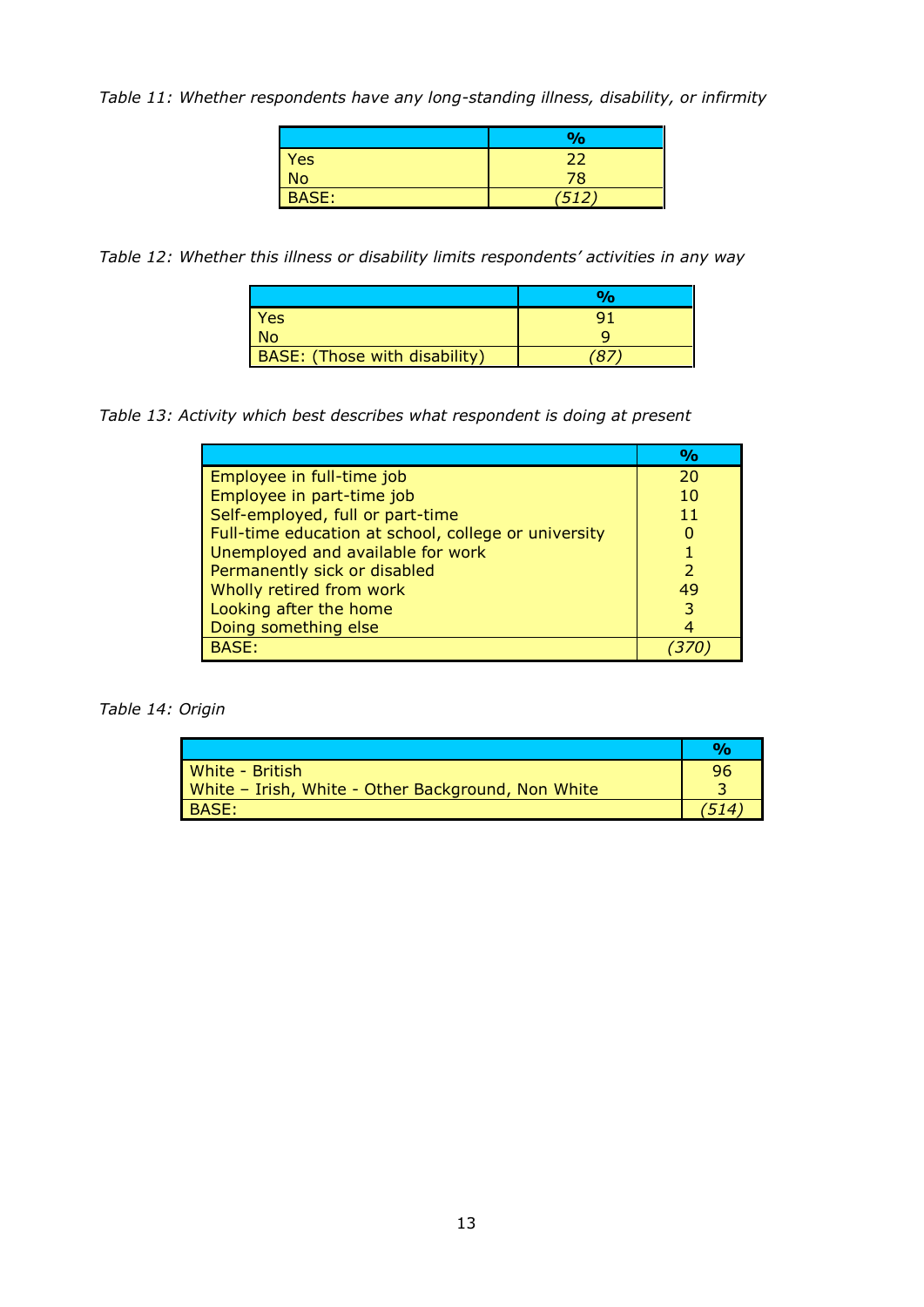# **APPENDIX**

#### *Please make any comments that relate to how you have answered the statement questions previously.*

- *Town looks tatty beyond tourist areas. No civic pride encouraged. Too much emphasis on strategy and not on doing what's the point of having meeting about having meetings not bureaucracy*
- *I have answered as honestly as I can with the limited knowledge I have of certain areas. Re Q4-6 I ticked this because it states "this item is \*\*\*\*\*" This being the case one wonders why it was included as an option*
- *Strategy has been a joke - huge cost & delay could have been avoided if politician bit the bullet \* made tough decisions like the council have*
- *I live in Bidford on Avon but travel to work in Stratford. It costs me £500 pa to park in town for work and I feel that the council should offer a reduction in one car parking charges for workers. I also feel that an awful lot of money is spent in town for tourists but there is not much funding for projects outside of Stratford. Why do we keep building on fields when there are so many derelict homes and buildings within Stratford town centre which could be restored and brought back into existence? it seems a shame that so much money is pumped into the riverside area of town but there is an eyesore of derelict buildings in the Birmingham Road*
- *Certain services need to be more readily available outside office hours and responded to quicker e.g. noise/nuisance issues*
- *The production of the core District Plan has taken too long. This 'quality' answer is \*\*\*. This inefficiency is costing us dear as developers exploit!*
- *The standard of the Planning Dept. and the committee is appallingly bad. The town is being ruined by a total failure over many years to plan ahead instead of reacting to events and the results of previous decisions. Piecemeal housing development & appalling traffic problems.*
- *None*
- *Generally, my impression is that the first three would be improved with a larger budget \*\*\* results in indifferent & \*\* distribution of attention*
- *It is difficult to judge on 'when' and 'the way' if you have not used SDC services (other than waste collection). In general, SDC's other services are not general to improving life in small villages so we just get on with our own voluntary initiatives*
- *Q5. Not all tax payers have the same access as people in Stratford. Q6b Depends on individual*
- *I ask Elizabeth House reception to countersign my two Netherlands pensions to certify that I am still alive. This each 1st week of the year. January 2015 I reported a fly tipped 3 piece suite in the car park by the footpath between Hodgson Road & Clapton Road (near Tesco's). It was cleaned up a few days later. I noticed over Christmas/New Year 2014/15 a few street lights were "on" all night. I would like this to be so at all times*
- *With regard to Q2 I believe that people accept that it is probably impossible to improve current levels of priority services*
- *I don't think that SDC delivers services in the way that people want them or where. The prime examples of this is PLANNING. People in the district don't want all this development and house building which SDC keep insisting on giving planning approval for. A prime example is the Lighthorne Heath/Chesterton/Gaydon fiasco - it is totally unsuitable for that area. Also the Wellesbourne Airfield proposal. We don't want to live in a mini Birmingham - our infrastructure cannot cope. Don't spoil this area, we need our open spaces - not houses, houses, houses, everywhere*
- *I believe in village local refuse collection could be reduced e.g. garden collect reduce in winter*
- *The new reality is that we have less money and we have to come to terms with that. Rather than pour everything back until all services fail - it is essential to decide what to do and what not to do. Business sponsorship and the voluntary sector must be \*\*\* as \*\*\* allies. What about asking retired residents (such as myself) to work voluntary one day a week - I would be happy to do so if I thought the results were worthwhile*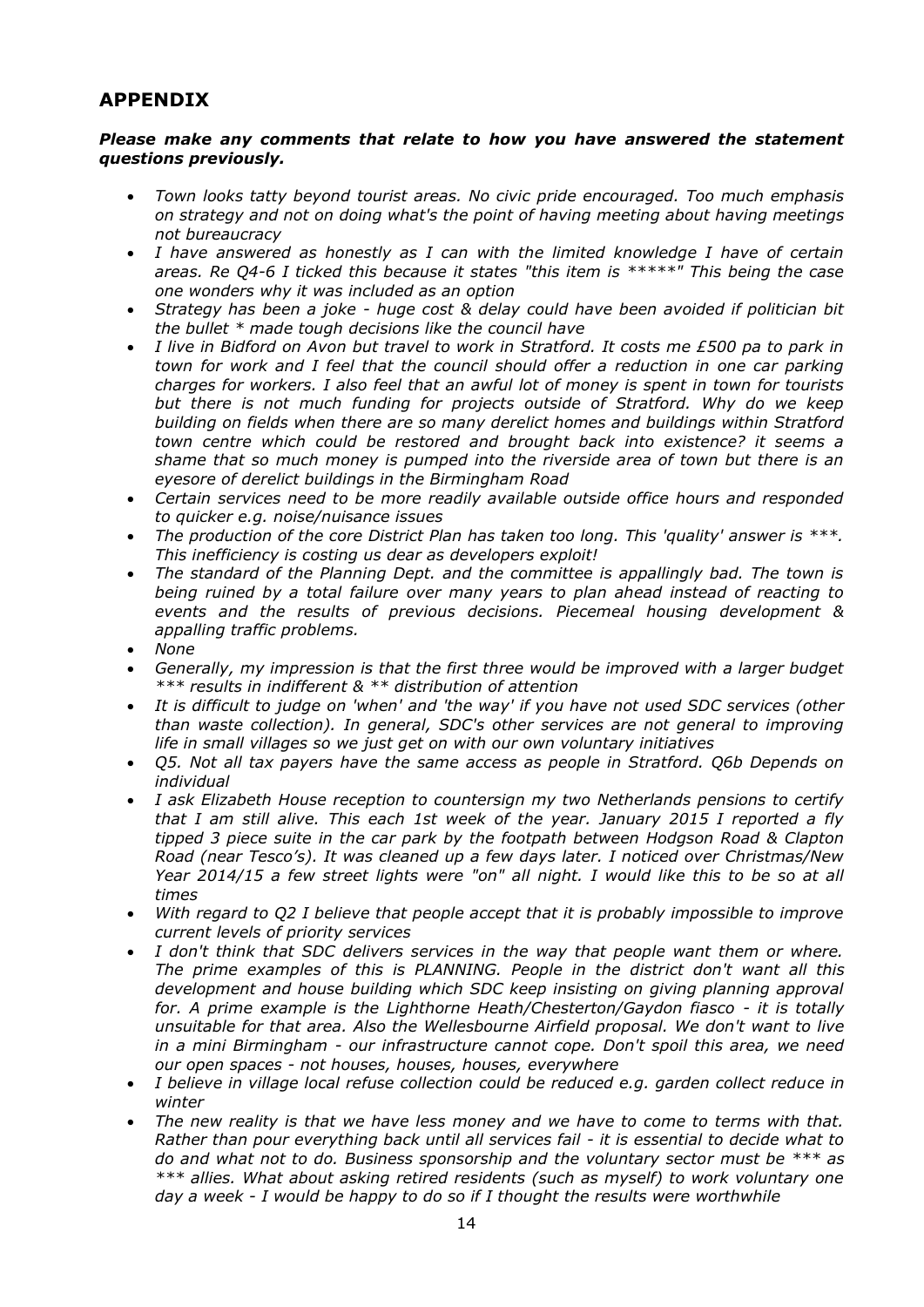- *The council provide good VFM. It should not be afraid to increase Council Tax. I would also support reduction in fees & payments to elected members & reduce member council meetings. Most members \*\*\*\* and \*\*\*\**
- *New Housing Strategy seems to be non-existent! Traffic, Birmingham Road & South of the river gets worse all the time. Many people no longer go into the town to shop parking the problem*
- *I think Studley is very much underfunded and is the poor relation to Stratford. Grass verges in the summer are always very long and untidy. Not enough dog waste bins/rubbish bins (probably because they have to pay someone to empty them)*
- *It is clear that SDC has certain "stress" areas. The Corporate Plan is considerably overdue and one has to blame the administration. Planning decisions are insensitive to need. Rail services are being undermined - the link to London is poor, inadequate and does not meet the requirements of elderly and \*\*\* passengers. The traffic control services are abysmal. We need to sort out the rail/coach link. There is a need to form up to Alcester Road/Station link*
- *Grass cutting on the Conway was poor, round 3 to 4 times in one year. A joke!*
- *Keep the costs down*
- *In Q3a you state a weekly collection. This is incorrect and it is always fortnightly*
- *We need to have 2 strong councils. 1. Town. 2. County - SDC should be wound down*
- *Enough money - well, you're not going to get any more are you, so need to plan on what you have. But council needs to be there for most vulnerable and the rest of us need to pay for it.*
- *You are often not professional enough. Your telephone systems are poor. Some decisions are outlandish. Staff are polite and helpful as they can be. You take too long and allow councillors to drag their feet on decision making.*
- *Very important to provide affordable le housing using Brown Field sites in the town*
- *Q4B. Core Strategy Development. Time for the Core Strategy to be finally res\*\*\*\*- too much money wasted with minimal progress!*
- *I really don't know what the majority of people think about when, the way or where. The last 2 questions are personal*
- *I don't sit on the wall, this means that my answer may not be based on experience myself but from here say*
- *Earlswood to \*\*\* Heath area only problem known is footpath maintenance not enough budget & present finance cut back - \*\*\* Barnard footpath officers. i.e. not road footpaths - byways & fields*
- *These are tough times. it would be great to be able to spend more money. I know this situation will be with us for some years. Explaining what is going on and why is very important. People often think more money could be saved at the top*
- *Honestly!*
- *It appears to me that the Planning Dept. (Q3B). Does a poor job e.g. very little affordable housing in new projects. As for Development Control, there does not appear to be any. The continual postponement of the Core Strategy is a disgrace. Are you listening \*\*\*\*?*
- *Leisure Services not where we want them i.e. Bidford has no indoor facilities by SDC more houses, more people, more Council Tax revenue - no facilities - the refuse collection is very good*
- *Basically it is down to staff shortage. Only so much one person can do in a day, no matter how hard they work. Some areas could be dealt with by volunteer groups especially "gardening" inspecting works carried out. It is after all "our town"*
- *I would like to see 15 minute free parking near to Bridge Street. S-O-A. This would facilitate short visits for banking, cash point access and collection. More longer term parking near to the restaurants would also promote the town's nightlife*
- *I strongly favour good services at all levels. So if this means a rise in Council tax I am strongly in favour of this. After all cut backs and cut backs and cut backs will only lead to 1. Poor, substandard services. 2. Less local jobs!!!. Surely only a fool would want the two above.*
- *Ufton as a village is generally ignored by the council. When I last contacted Environmental Health, I was asked "where is Ufton?"!*
- *B. Development Control & Planning - a lot of time is spent in this area; when is the*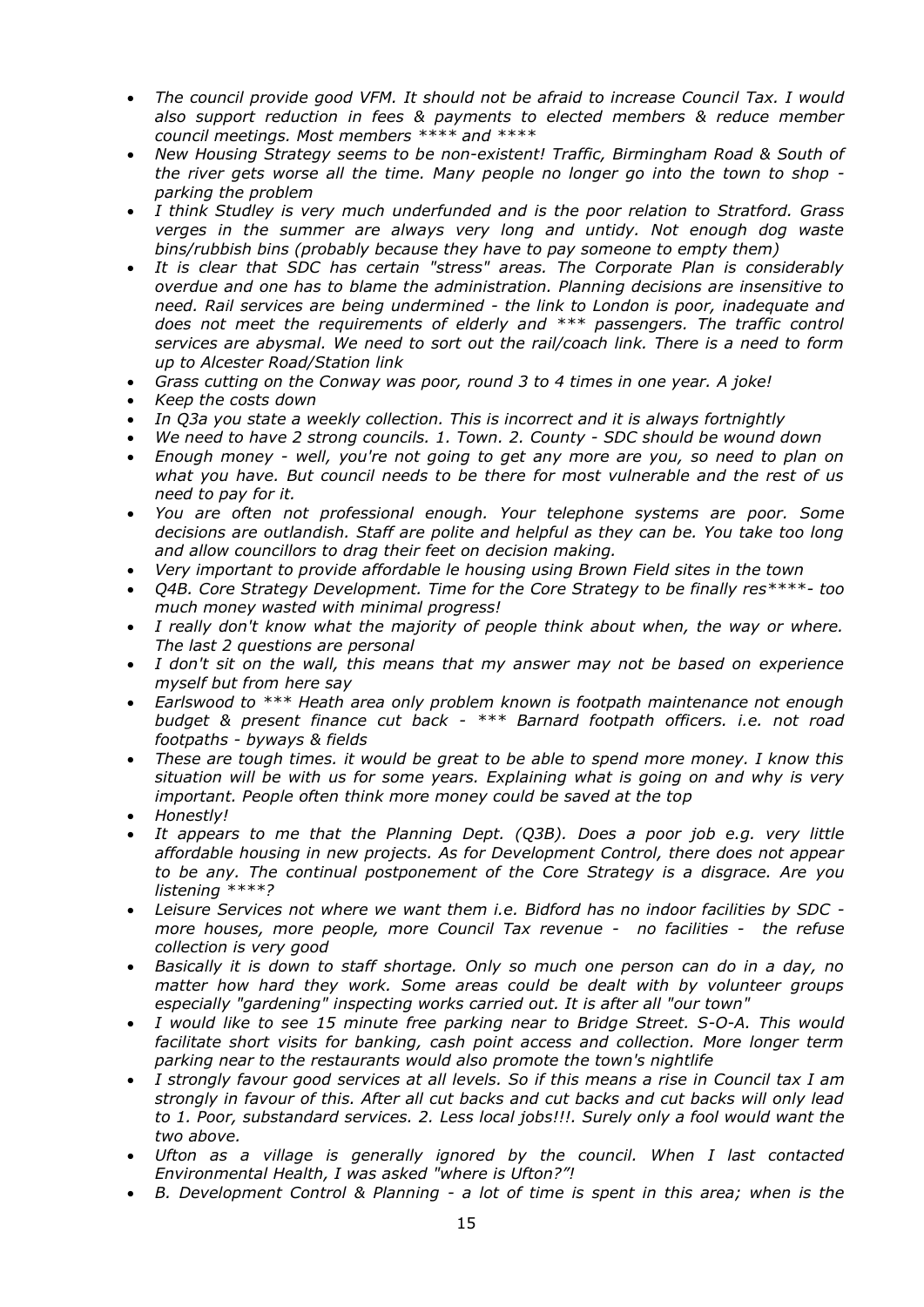*Core Strategy going to be completed & stop rampant over development? More time should be spent on the CORE STRATEGY - it is urgent. NO questions about infrastructure & traffic controls*

- *I find the services on my part is generally good*
- *It's hard to answer questions with little knowledge of the overall areas. If you have specific questions for services provided who do you contact? Could a box be provided under each separate question for comments?*
- *I believe some services should be run by private enterprise not District Council using our tax money to do so. Sporting activities & leisure centres need to go to private sector & vouchers used to enable people that cannot afford it some access. Toilets need to be privately run & charged for as soon as possible*
- *I strongly object to Traveller/Gypsy sites being funded by the council. This should be a private enterprise if we have to have them at all. Council need to prioritise the people who live here not Travellers/Gypsies sites*
- *Q3b. Planning applications do seem onerous, arbitrary & in one case subject to unilateral reversal by the "inspector". The process is not valued or credible & under minds public trust in the democratic system*
- *I think the services in Stratford are very good*
- *Happy with SDC services - Thank you*
- *How much extra revenue could be made by opening the Church St. car park, Stratford? The one that the council employees use, why is it closed to the public? Do the council employees pay? Why should your residents pay to work in Stratford and your employees do not? This is a disgrace*
- *REF Q4. No development whatsoever, housing, schools, industrial expansion, until the existing traffic & parking chaos is totally overcome. Furthermore the solution should take account of the future expansion plans for Warwickshire. VERY IMPORTANT for residents & business*
- *I think it ridiculous that more is spent on toilets than crime prevention!!*
- *I believe as (no don't, may do) SDC should be a outgoing & wealthy council due to the tourist interest etc! (worldwide). I believe business is lost to visitors due to e.g. parking. e.g. lack of it! With its shops, banks etc while SDC have their own parking. What's not realised is the demand for money (off road) parking!. While business rates, rents review \*\*\*. I've seen many prospect visitors pass through frustrated by lack of parking, this is your loss, the town, business & custom to e.g. theatres, shops, markets etc etc!*
- *It is always hard to generalise; I do think we "trust" our council and as such, through such questionnaires & forums, we move to greater democracy and affinity, excellent community accountancy. I realise that things like "Travellers & Gypsy" local plan are "difficult" but perhaps they shouldn't even be in the equation & be edited out by policy before they even become a council/responsibility?*
- *I feel we could have saved money by sorting out the Core Strategy in a much more efficient timely way. Similarly we could have saved funding sooner by sharing & harmonising partnerships with other councils. I don't feel I can comment on whether the services are what, or the way other people would \*\*\*\* where or when*
- *My issue is fairness, I pay a considerable amount more for my Council Tax than Band A, but I receive a considerable amount fewer services. As such I feel I am supporting a considerable amount of services that I and my family don't benefit from. Is this fair??? As for Traveller & Gypsy camps, my money should not be spent on such matters, they add nothing into the system but are benefitting from it none the less!*
- *While I believe the money that SDC receives is used to the best of its abilities, it appears to me that this is focussed into the tourists and visitors to Stratford, rather than its residents. Tourists are fundamentally important to our economy but it should be business and the DMO that funds this area. I would rather spend my tax money on developing our community than incessantly mowing grass for visitors*
- *SDC major financial challenges and I cannot see how these will be tackled without additional income i.e. Council Tax. Perhaps future questionnaires should face this issue?*
- *In regard to the planning section - for goodness sake please stop building more houses. Our town is being ruined and the estates being built look ridiculous. I do not know of*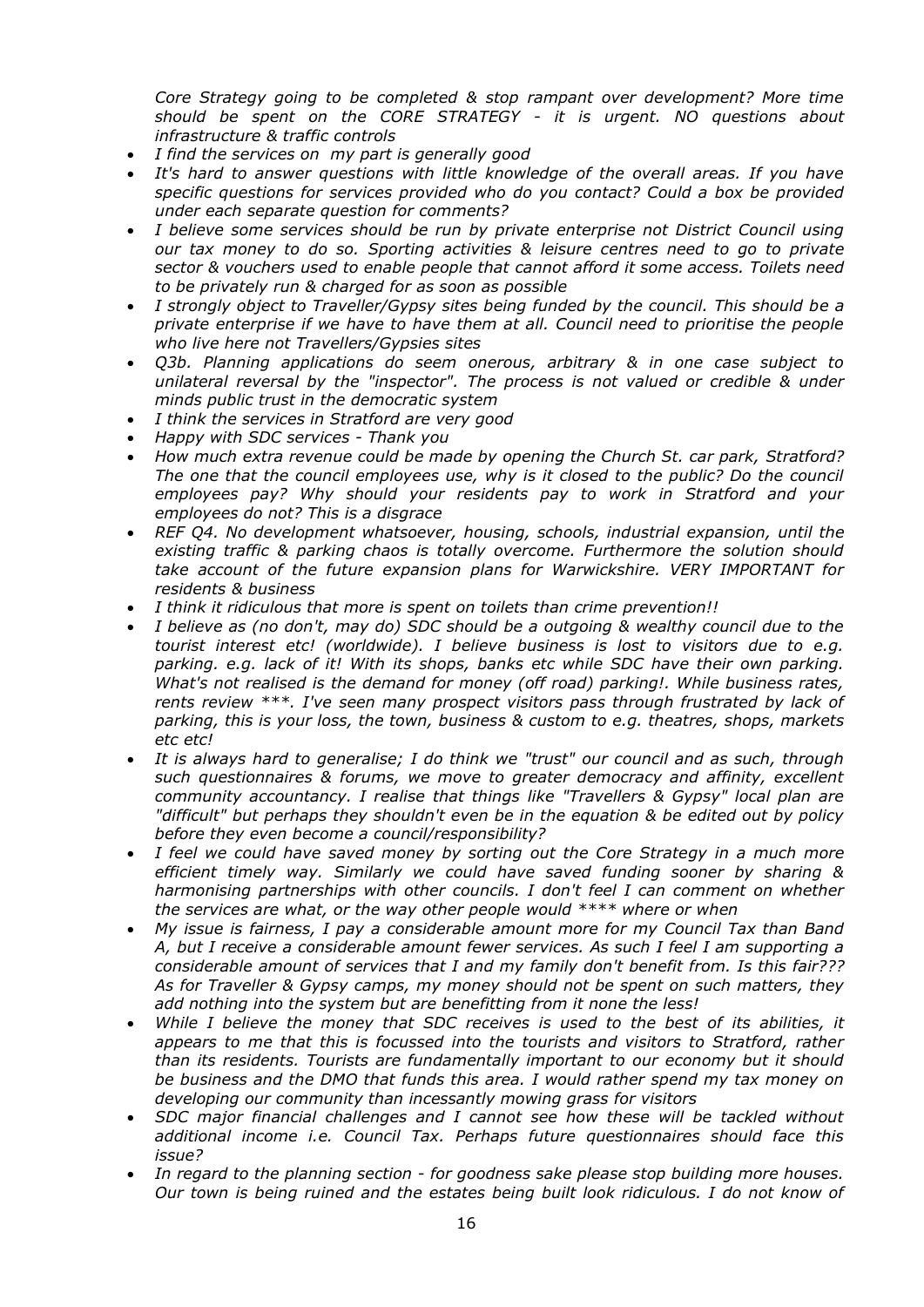*one person who wants or supports your building schemes. Stop building housing estates!*

- *Empty property grants - what would £100,000 achieve? This would surely be spread too thinly to make much of a difference to overall housing stock? - Development Control/Planning/Core Strategy needs at least the current budget if the recent shambles re Core Strategy timescales (and the impact this has already had on the District in unwelcome housing development) is not to be repeated. Refuse/recycling service is excellent*
- *Removal of services to pay for priority services depends on the priority. Development Strategy is a mess but it is not a lack of money that is the problem. All areas pay in to the district budget so all areas should receive equal service, rather than concentrating on just Stratford*
- *I feel we have a great town but need to attract not just tourists, we need to attract people to shop more from outlying towns to bring back small in dependant shops with lower rates/rent. Also make the Birmingham Road less congested and more attractive. The town could do with some of the empty shops being filled. Don't need any more charity shops*
- *I would support a small increase in the Council Tax rather than a degradation in the quality of service*
- *Our food waste collection is every 2 weeks. If there is not enough money to support services, then we should all pay a little more Council Tax*
- *Generally satisfied with SDC services. 2. Believe the general refuse disposal/collection frequency could be decreased as recycling now covers almost all refuse. 3.Believe that better provision for cycling should be provided but that is not covered by the survey*
- *I live in a small rural village and services are generally good, but it is hard to answer Q3 & Q5*
- *It may be productive to hold and open forum,, whereby residents can express, discuss and analyse various issues under review*
- *Q3B. There is scope for this to be better managed. Not something SDC manages well currently. More money won't fix the problem! Q3C. Why don't you leave this to the Social Housing providers? This is a waste of public funds. Q4D. Leave this to the property owners or sell the properties in their current state. Don't waste public money needlessly. Start to think like a successful commercial business, not a publicly funded money pit.*
- *SDC should consider ways to increase revenue without massive Council Tax rises. Small additional payments for some services should be considered, e.g. a nominal charge for car parking at Bridgefoot which is currently free for the first hour. A charge for multiple green bins. A voluntary fee say £25, which can be collected with the Council Tax and will be ring-fenced for specific projects*
- *I am very much in favour of the use of CCTV for crime prevention. Tourism is SOA's lifeblood and should be promoted. Litter and the construction eyesore around the station is a serious problem re tourism*
- *At a day to day level my experience in dealing with staff and departments within SDC remains excellent, though I do detect/suspect that their ability to continue at this high level is coming under stress. We get a fortnightly green bin collection throughout the year, not sure this is necessary November - April. I believe that developing the Core Strategy has not been successful and this has had repercussions especially at the Parish level and especially with housing. I can only assume this is because a lack of resources within Planning/Core Strategy Development, I hope it's not politics*
- *Your out of hours services to deal with licence law= out of hour noise and nuisance fail to deliver*
- *There is always the need for Local Authorities to be more efficient and to spend public money more efficiently. The way to achieve this is not to simply cut funding. There is an increasing requirement to provide support for the ever expanding proportion of our community who, for whatever reasons are unable to cope; near the top of the list is the provision of Social Housing both in the urban but mostly in village and rural areas where currently this is clearly lacking.*
- *Mostly the services are good, but living in a small village I sometimes feel I pay a high Council Tax which goes to support the residents of Stratford and the smaller villages*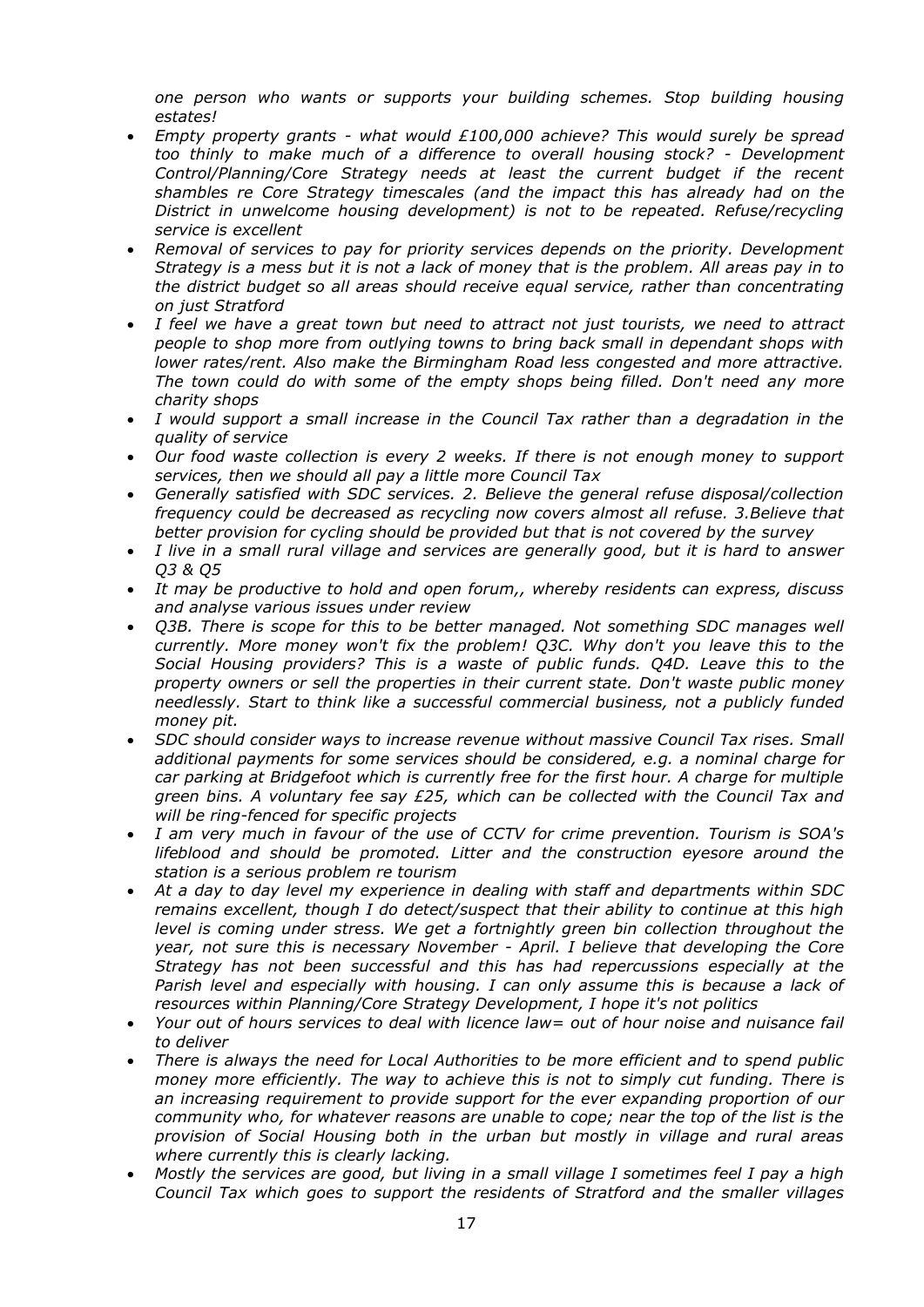*miss out*

- *Lack of knowledge*
- *Generally satisfied with the services I receive. I don't know if SDC has enough money to meet the current needs*
- *With an open mind*
- *Not happy with the over development of Harbury district*
- *Living in a small village on the edge of SDC I find a lot of the decisions on spending do not filter down to the village. For, example road sweeping and litter picking*
- *Q3D. Students walking to Stratford along the Alcester Road should be discouraged from leaving a trail of litter*
- *I am most grateful for this opportunity and look forward to future participation as required. I also found the consultation process most informative and sincerely with to express my gratitude. Finally if I can be of any further assistance please do not hesitate to contact me. XXXXX*
- *I support a £1 or £2 increase in Council Tax per year per household which would increase income for the council but not be missed by the household. It is important to be effective and efficient with people's money and not waste it on needless staff travel, meetings etc*
- I have noticed, living in the rural community, that there has been no decline in *services. In fact services have been more efficient*
- *There is still a large body of people who strongly believe that consultation with the public is for 'show'. The council has to demonstrate with actions that the people are actually listened too and suggestions - where appropriate are acted upon. The council doesn't know everything!*
- *I have no way of knowing the answer to these questions*
- *As I do not use any services except garbage removal and planning it is difficult for me to comment on the first 3 statements. The Planning department is bizarre, making decisions according to whom the applicant knows in the department, inefficient & writers of contradictory statements. I do not trust them. The main problem for the SDC lies in the cutting of government funding*
- *If our Council tax needs to go up to retain the current services which are good, then I would be in favour of this. Community Housing - affordable and local is essential to keep young people in local RURAL communities. More money needed here*
- *Q3B. Even without the extra work involved in the Core Strategy development, I feel the cuts in this budget since 2012 have already had a seriously \*\*\* effect of the council's ability to keep on top of development and to investigate breaches of planning control. The impression given is that the Council is not leading the development policy and its enforcement, but rather "\*\*\* to keep still" in the wake of \*\* developers. This threatens to be a disaster in the district*
- *The residents of Studley are still being completely marginalised in favour of Stratford and Alcester*
- *I believe SDC to be transparent in most of its operations and that they give good value for money. As with any service you will never please all the people all the time, but generally the service given is good. The main aim has to be to strive to give best service it can with the goal of always to improve*
- *I have been satisfied with refuse collection services provided by the council - but living in Studley I find that having to travel to Stratford to dispose of larger items time consuming, especially as Worcestershire have a disposal plant only two miles away, but we cannot use it. I am concerned about the amount of litter and dog fouling in the village and would like this to be monitored closely. I would also like to see many of the shops and vacant land (especially by the COOP) put to better use, either by changing its use or providing rate reductions to encourage occupation*
- *Why not increase the Council Tax to pay for the elderly care at home and relieve the increasing pressure on hospital beds*
- *You should implement fine for properties which are kept poorly, as in rubbish or waste is on the ground and any one can see it! Like the plot next to Magnet Trade, full with rubbish!! Some new houses have old sofa standing outside front door!*
- *I don't feel the money spent on services is fairly spread across the region*
- *Q2. I believe taxation is the fairest way to deliver services - so if Council Tax has to*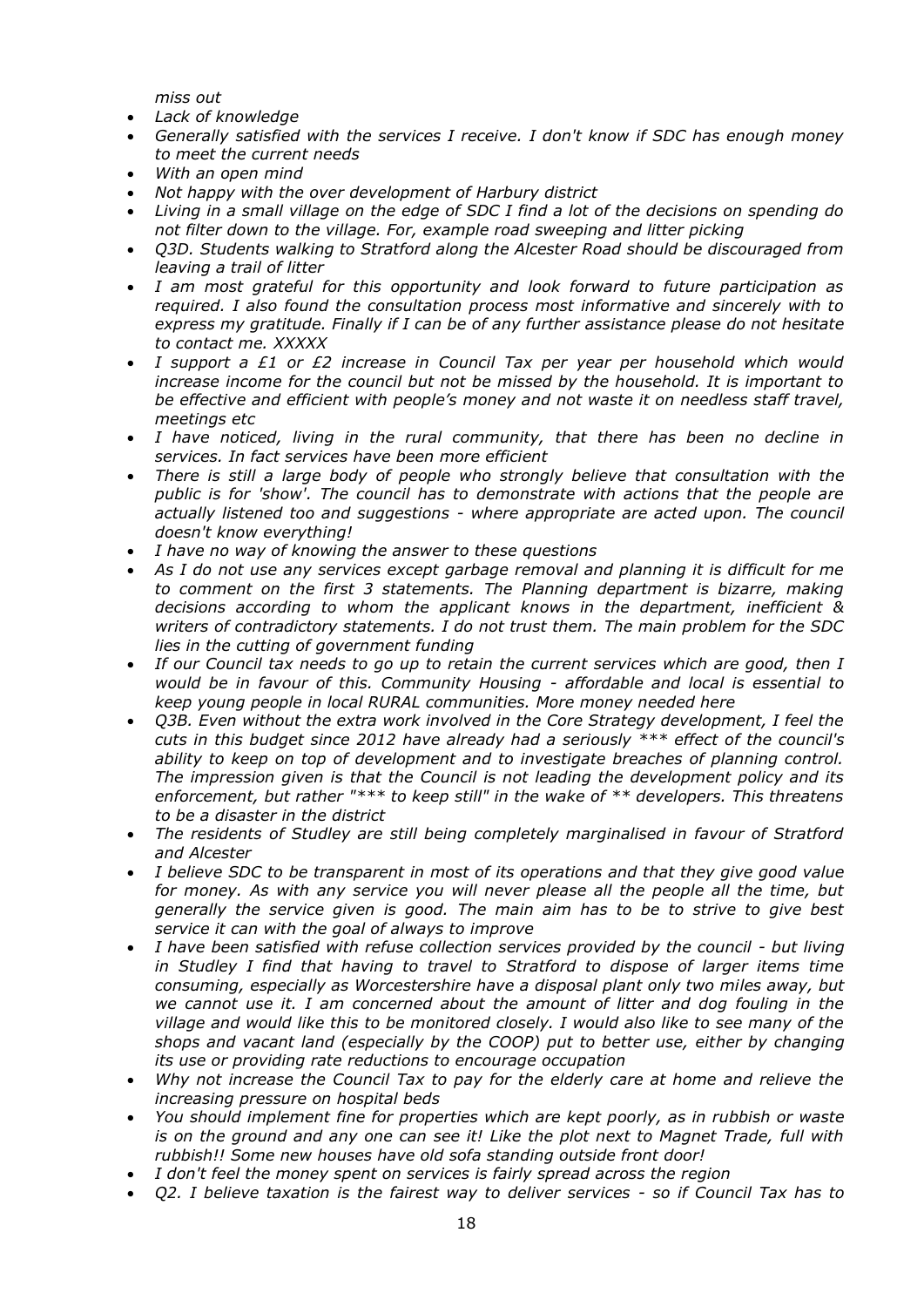*rise to secure services (affecting the wealthiest most). so be it*

- *Planning services very important to preserve landscape, trees that give the character & take years to mature. Enforced protection very necessary. Replacement orders should be considered which are destroyed*
- *Hard choices, but SDC should focus on essentials and not drift towards social engineering (troubled families excepted)*
- *Every company is working to tighter budgets so it's good to see SDC prioritising*
- *Here in Henley in Arden the only service that we actually experience on a regular basis is the collection of waste. This is a very good service. The only other service that used to be provided was the library but no longer since the County Council terminated it!!*
- *As a newcomer to SDC I have a limited knowledge of most of the items listed. But have answered the best way I can*
- *Encourage more people to have a compost bin. Those with a small garden can always give compost away - green bin once every 4 weeks*
- *The questions in Q5/Q6 too general to be meaningful as the answers will differ from service to service*
- *I do not take advantage of many services provided by SDC so I have based my answers mainly on what is good for the community. I have a particular interest in Planning and feel this is a very important issue for SDC at this particular time. Shared services seems a very sensible way of making best use of money available and worth investing in*
- *Q2 is based on the premise that priority services cannot be maintained or improved without a tax rise or detriment to other services. Q3. Being the forgotten area of Studley many of these items are not obvious here. Volunteers do clean up and flower displays, Xmas lights are from donators, tourism is non-existent. The leisure centre has no gym equipment. Whilst refuse collections is first class, no tip facility within reach is a down side. Admin. at almost 25% seems high*
- *Q5. The services I receive are not worth the Council Tax I pay, even though they are pretty well delivered. (I recognise that others may need the other services to a considerable extent). Q6. The services I get are well delivered - except one! The Planning debacle - the Strategy document - is disgraceful and a huge let down. The council needs to focus on their priorities and they have missed this one by miles*
- *I don't think all areas are given the same priority. (town centre much more prevalent to outside areas like Studley) and as such not always given services as and when needed*
- *I don't believe that Studley gets good value for money regarding the Council Tax. We don't have the hedgerows and grass verges trimmed very often and the street cleaning where I live is practically non-existent*
- *Q6. Other than question 4 in the list, the remainder (as written) are almost unanswerable. They presuppose a deep knowledge of the council's way of working. The last question in the list is absurd as part of this questionnaire*
- *I feel overall the council does a very difficult job quite well. The Core Development is a real concern that the character of the town might be ruined*
- *I haven't had much contact this year with council departments. It did take several calls to get someone to cut the verges round here for which council is responsible. Very happy with collection of rubbish. Council does seem to be digging its feet on planning matters but perhaps newspaper reports are biased. (NOT impressed with way xxx replies to questions)*
- *I can only really comment on the service we receive in this immediate area. Hence the \*\*\*\*\**
- *Suggest fewer green bin collections in the winter. Street cleaning on Loxley Road has been necessarily frequent in 2014 possibly as a result of top dusting the road*
- *Insufficient knowledge to agree or disagree!*
- *I have concerns about Core Strategy Development and the great increase in the granting planning permission for new housing projects, even when Parish Councils reflect their concerns of local communities about permanent changes to villages in particular, the extra pressure put on provision & utilities, schools and medical centres is becoming a reality & will have a damaging effect on local community networks and good relationships in the future*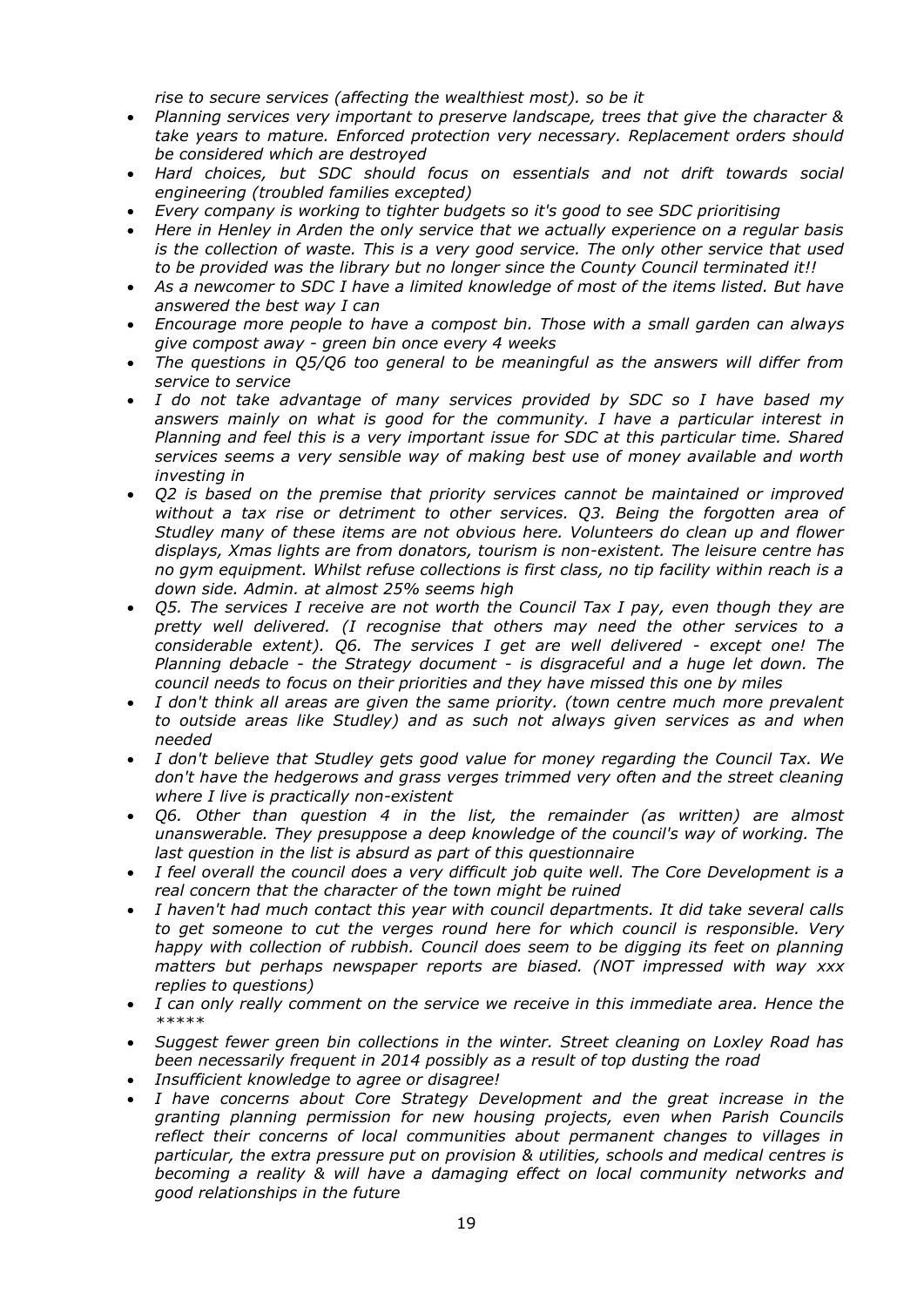- *REQ1. Public conveniences are not cleaned enough and hot water/driers do not work properly, particularly where Farm Foods used to be. REF4. There are too many empty business properties in the town. Perhaps reduced business rates for say a 2 yr period might encourage business to move in to those empty premises. REQ6. I do not have sufficient knowledge to comment on whether services are delivered when/the way/where people want them. Perhaps a separate questionnaire could be provided to obtain resident's needs.*
- *Re: Q4. I don't want my money spent on any of these things. Whilst Warwickshire County Council waste public money I don't believe residents should have to pay for anything*
- *SDC's future to produce a 'Core Strategy' before its final adoption end 2015 have allowed developers to submit record numbers of planning applications against 'effectively' the week policies of the NPPF. This is "1950's style planning" SDC should provide it's Planning Dept. with tools to combat this disastrous situation as the implications on the district and it's parishes are/have been disgraceful*
- *My home is in a village where few SDC services (e.g. leisure/wc/parks/CCTV etc) are provided. We therefore have to rely on the Parish Council to supply our needs & SDC unfortunately do not provide grant support - we feel we are therefore subsidising residents of Alcester, Stratford & Wellesbourne*
- *SDC's Planning enforcement is very poor and needs to be improved. The Core Strategy needs to be finalised and published as a matter of priority. It needs to reflect the wishes of SOA residents not those of housing developers!*
- *It took about five months and several phone calls to have several drains cleaned down the road*
- *I have not experienced any issues with any queries I have had with SDC*
- *I currently feel I am getting value for money for SDC Community Charge. Main contact with services is refuse and recycling, these are both very efficient and user friendly. Main concerns are over development of the villages and how little the SDC can do to control it? Is it too little too late?*
- *Parking charges in Stratford are too high and I think shops are suffering. I very seldom shop in Stratford purely because of the parking is too expensive*
- *Consider online surveys to save on printing & postage costs please*
- *The councils money should not be wasted on promoting tourism. The town centre cannot cope in Autumn & Winter (constant gridlock on the main thoroughfares) not mind in the summertime*
- *From experience the Planning Dept. (Planning Applications) is not fit for purpose.*  Letters, Emails, phone calls not answered. Lack of decision makers. Not customer *friendly. 2. Just to get a waste bin fitted - 6 phone calls. 3. Villages on SDC boundary seem to get reduced service*
- *I think you could add to the housing stock, by allowing people who want it, change use from holiday lets to residential use.*
- *Q3g. In particular verges should be trimmed more often. Q6b. The Planning Department should be better staffed. It is vital that they have sufficient resources to deal with increased pressures from speculating builders, deal efficiently with applicants & enforcement procedures*
- *I think that food rubbish should be collected weekly, particularly during summer months*
- *Our food waste is collected fortnightly with our garden waste and this proves satisfactory (Q3)*
- *1st. reply, no comment*
- *I found Q3 different to answer as I would like to see more money spent on supporting an older generation & homeless & less spent on pandering those who already have homes/benefits with new housing built in our green space*
- *In general we have no opinion against the way things are run. My only comment is concerning Planning & Building. When we went through the process it took over a year almost two, which is far too slow. It was also biased on work that can or can't be done where neighbours were not stopped for doing work not applied consent for. NOT consistent basically and too slow*
- *Services delivered when: in my experience, generally yes, but some services (e.g.*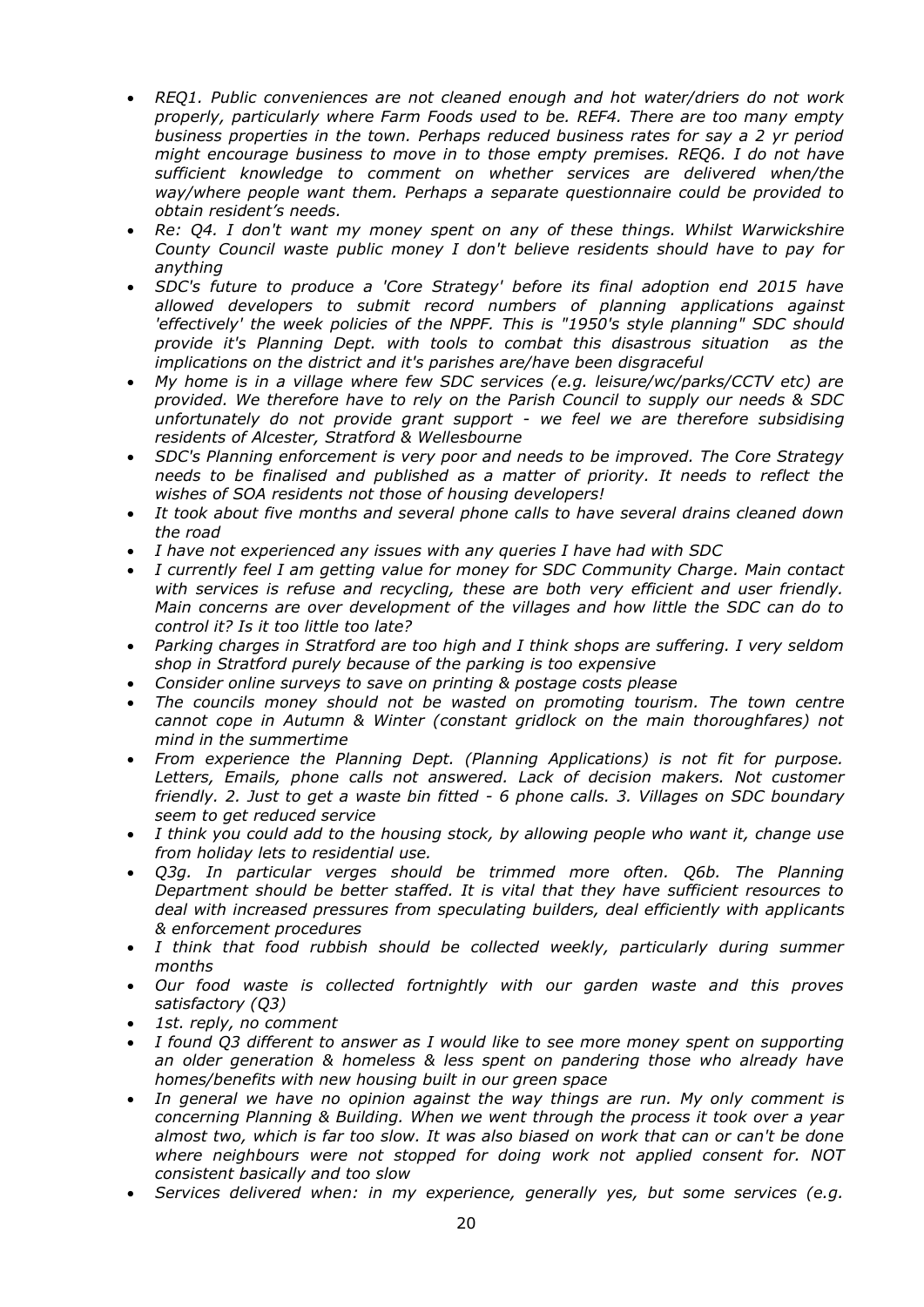*Planning/Housing) have been under a lot of pressure in recent years and so responses have been delayed. Services delivered the way: again in my experience, yes, I think it's good that there are different means of delivery & contact with the council because different groups of people have different needs/preferred methods. Services delivered where: My experience (in Stratford town) is good - obviously living in smaller villages would give a different view. (But people who choose to live in these places will need to take that into account)*

- *Still too much focus on the immediate Stratford area. Funds need to be shared more equally*
- *A small increase in Council Tax would be ok to make sure public services were sufficient to serve the needs of residents*
- *It's the County Council that makes up the bulk of Council Tax. Generally districts are pretty well run in my experience. The survey doesn't say how much Council tax is offset by charging for services so it is difficult to make a judgement about value*
- *Services are rarely delivered on a WANT basis - more on a NEED basis. People often don't know how services are delivered but more importantly that they are delivered. In my experience SDC listen, try to compromise and usually act and I feel that this is the most we can expect of local council. In this affluent area I do not believe many demands are made on SDC services that fall outside its budget*
- *Large size of wheelie bins (including 2 green) means they could be emptied monthly. 2. Getting CORE STRAT. Approved & fully implemented should help tackle the regular & inappropriate planning applications we are facing. 3. From personal point of view we are happy with service provision provided by SDC*
- *Delay in implementation of Core Strategy; dissatisfaction with endless planning approval with little regard to local opinion or views; lack of confidence and dissatisfaction with comments of Highways Authority (WCC) in relation to planning applications.*
- *I think there's a lot of heavy demands on SDC which seems quite unfair. SDC do the best that they can and deserve more support.*
- *Provision of basic service; waste, regulatory leisure etc should be the priority over targeted intervention, for which grant funding and working with charitable sector should be explored. Planning has been a fiasco but it is far from clear whether that is a resource issue. Please sort out the planning issues which are a blight on the town.*
- *Generally, I think SDC does a good job. Tourism is a big asset and needs to be protected my maintaining environmental standards. I have concerns about members becoming too involved in operational details rather than concentrating on strategy. Officers are well paid and qualified and should be allowed to get on with their jobs.*
- *Services that help (provided and advice) only during office hours. Services that penalise (parking, videoing) provided 24 hours a day. Make SDC more approachable by opening at weekends and evenings.*
- *As a retired resident with family living outside the area it is difficult to assess the needs of the community as a whole, and whilst we are very comfortable and unwilling to make extra demands on council needs it perhaps means that others' needs should carry greater weight.*
- *C*
- *I am very happy with the service that I receive from the District Council & feel that they do a superb job with the resources available to them.*
- *Other than the general services delivered by SDC then we have not had the need for specific services from SDC, hence the agree/disagree boxes ticked above. Demand for services can always be improved if funding is available. The lack of a Core Strategy is resulting in developers ruining small villages in the area. It is vital to resolve this quickly even if it results in more funding*
- *Car parking is a huge issue in Stratford town centre. I feel the council have got it all wrong and car parking charges are too high in the car parks in comparison with other successful small towns which have thriving small, independent shops - something which I feel Stratford upon Avon should have.*
- *Need to allocate more of the council spending to areas out with of Stratford itself. Everything is too Stratford centred!*
- *There are always going to be difficult decisions when allocating minimal funds. I believe*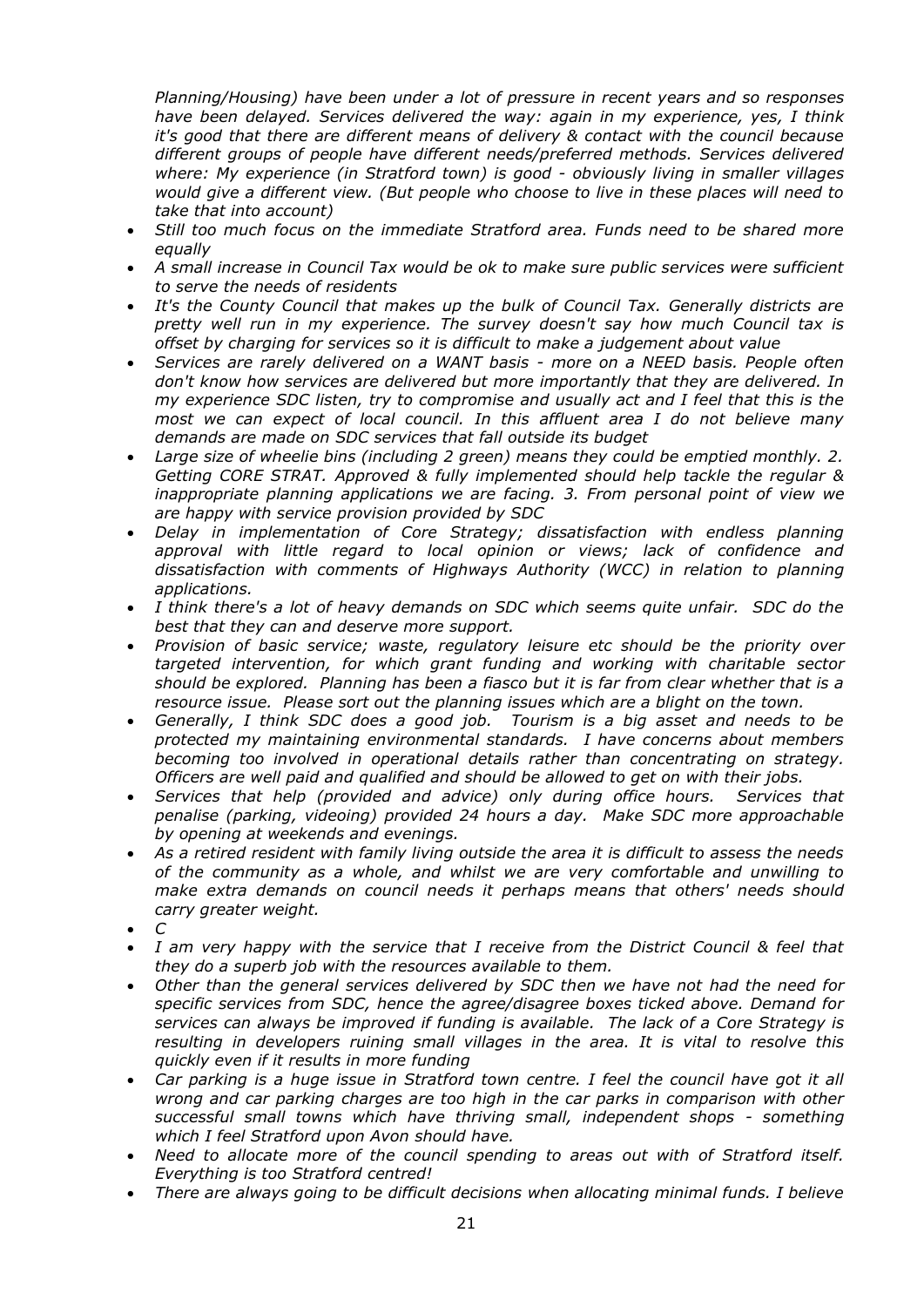*that the SDC does a very good job within these constraints. Leisure facilities are used by a small proportion of people within the district and they should be prepared to contribute more to use them. Leisure is not a right....*

- *I have little experience of the delivery of SDC services so my answers are fairly arbitrary, relying on second or third-hand knowledge.*
- *Have answered neither good/bad when I had no experience. Could a system for waste collection, like in France, be introduced? They have several locations to where people bring their waste, which has been divided. This could work well for dry recycling waste. This could save on the collections costs.*
- *I have contacted SDC twice in the last few months and not had the courtesy of a reply on either occasion (once was refuse, once planning). To me this indicates that the quality of the service is poor and also that there is insufficient money to meet the demands - if there was enough money then surely the quality of service would be better?*
- *I am not really sure of all the statistics, so have sat on the fence, so to speak*
- *I was unable to offer all of the answers I wanted - e.g. Q5 is it good or bad value? How much is Solihull? I don't know without comparison. My opinion is that the council needs to protect the bin collections and planning, services people really need, at the expense of services like housing immigrants, gypsy's wanderers or unemployed or unworking we have many more taking out than putting in. Car parking charges are onerous, CCTV is of dubious value it seems only to prosecute motorists not hoodies or vandals, speed changes etc are unpopular - let's have less spend on those areas, more on keeping roads well maintained, increasing parking availability, trains and buses, keep the parks well maintained and the same for the parks. Less on troubled families social housing or welfare please. I applaud the council initiative with this survey and the email communication - many thanks, long may it continue. Robert.*
- *The hundreds of new homes approved by the Planning officers (and rubber-stamped by Committees or on Appeal) should generate sufficient new Poll Tax revenue to enable an overall increase in spending on services.*
- *re question 6 items 1 2 3 I cannot speak for other people, generally I compare the services given to those given in other authorities and from my own observations I feel SDC are doing a reasonable job i.e. the bin collection in SDC is far better than WDC.*
- *More money needs to be allocated to the surrounding villages and not totally focused on Stratford Town.*
- *I have to disagree with above as I know several parents really stressed out about cuts to previously funded school buses. This does not affect me personally as my children are younger but I totally sympathize. School is compulsory and if a child has passed an exam for selective entry to a grammar, then they should be allowed to complete their time there under the conditions promised when they made their applications. To promise to fund this and then withdraw it in full and at short notice is dreadful. This should be a priority. Perhaps we need more consultation on what amounts to priority services.*
- *I think the refuse collection service is excellent and should be a model for other councils.*
- *One of the earlier questions referred to PRIORITY SERVICES. It depends on your definition...*
- *SDC extremely performance on all issues related to planning weighs heavily and negatively on all categories*
- *I am single and don't use half the services, I think my discount should be 50% not 25%. I get no help with my noisy neighbours though they are just renting and I own. I am sure they must be on housing benefit and Dwellings don't vet their tenants properly. We get no say on housing and Stratford is being over developed, the roads can't cope. We aren't listened to.*
- *We live in the sticks. So refuge collection is the most important thing that we receive off the council. We could do with more green bins and be collected weekly.*
- *Comprehensive feedback would radically improve the accuracy of my answers. I suspect many panel members would answer subjectively under the present conditions.*
- *I think that it is a very challenging time and SDC is struggling to adapt quickly to developments.*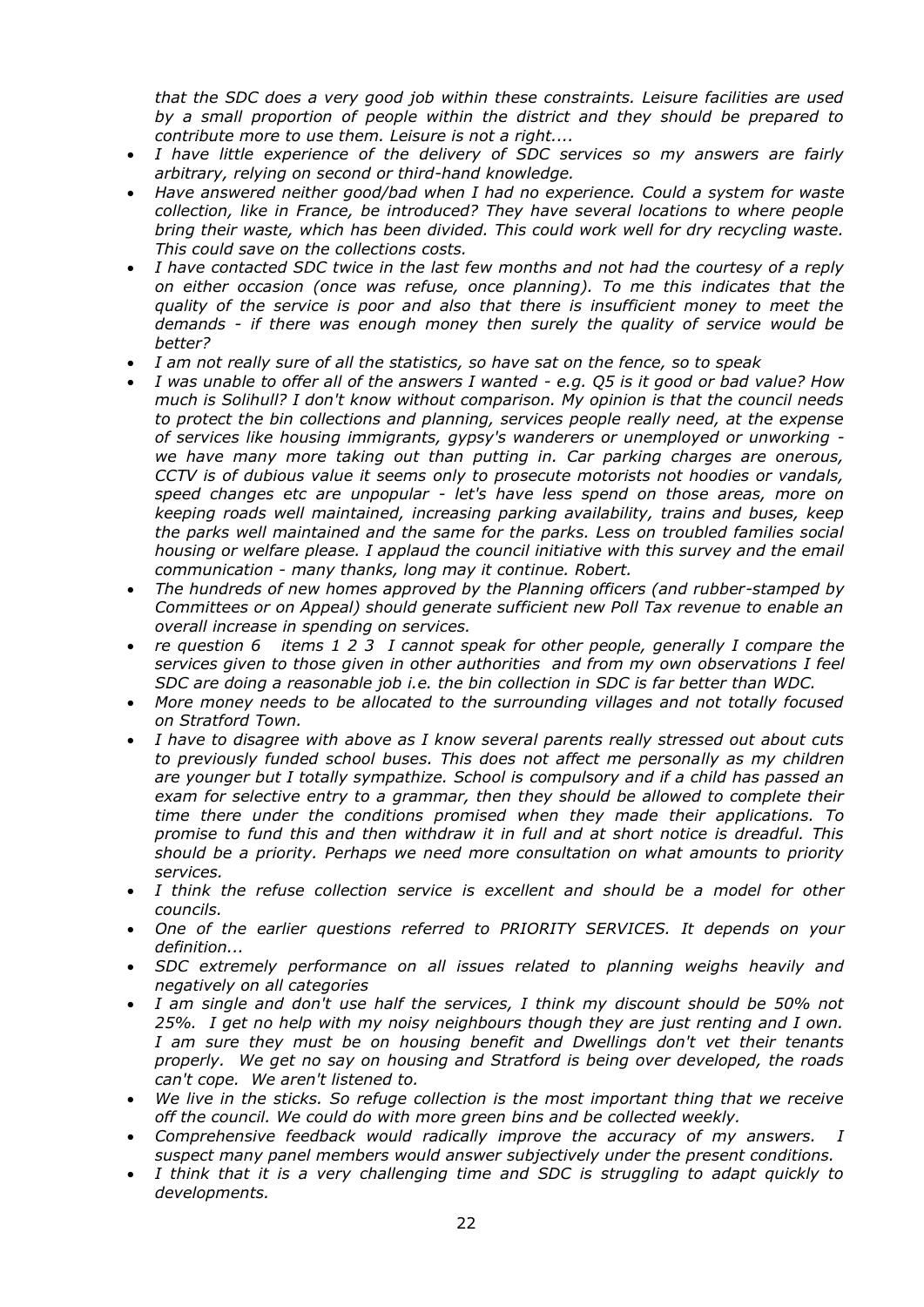- *1. The planning dept' seems to have a chaotic view. One moment permission is refused and then agreed on excessive development. Particularly expansion of small properties. 2. It is time that properties were reassessed for rates. Considering the excessive development of some properties and subsequent increase in values there should be more bands. This should increase council income and make the system more fare.*
- *More attention should be paid to the needs of outlying areas within SDC remit and not just Stratford*
- *The exploration of working with other similar authorities to share provision of services and highly paid executives must continue apace. I believe that enough money exists to fund services if the above is implemented (i.e. shared working) quickly and explored properly.*
- *Empty property grants should be loans if the property is sold on, developers should not profit from council grant, but should be given cash flow help until property is sold. Do not agree with provisions for gypsy and traveller provision, not until the council can get contribution from them to council finances - I do not support freeloaders or parasitic people being paid for by my council taxes. Greig Centre in Alcester, if council pays £250000 then who gets this. If the place is non-viable they should not get market rate for it*
- *I am not in a position to comment on SDC financial position with regard to providing the above services.*
- *The own big flaw is the planning department and the core strategy which seem to be is disarray. This is causing our communities long term and as yet unrecognised damage in terms of unsuitable infrastructure being allowed without regard to the environment, services or suitability for young families in rural areas. Our village is likely to become a satellite retirement community in the near future with developed greedy prices for new properties.*
- *I don't agree with the assumption that council tax should be kept below inflation come what may. A reasonable progressive rise should allow investment in projects and schemes that provide direct and indirect benefits to residents.*
- *As a pensioner I am concerned that my outgoings are reduced or at least maintained at current levels. My pension and investments are controlled by inserts rates which have been minimal in recent years and thus income has not kept up with inflation.*
- *Generally, I get an acceptable service from SDC and its officers. More money is always useful to improve and enhance overall facilities and provisions.*
- *SDC continues to have a head count larger than would be required in a more efficient organisation. Many current activities could be outsourced to the private sector offering valuable savings to council tax payers. Control would not be lost as a reduced council staff would retain oversight of these activities. Working practices within council departments should be audited for efficiency by an outside agency licensed to make changes.*
- *I think that the Council has not taken sufficient interest in the Core Planning Strategy of local villages. These villages do not have the infrastructure to accommodate the number of houses proposed. I attended one meeting in respect of a planning application for more houses to be built in Wellesbourne and was horrified at the performance of the Planning Department of Stratford District Council as it was obvious they did not care what was happening in the villages and the statements that were submitted to the Planning Appeals Officer were incorrect. It makes the general public wonder who is being employed that they cannot simply add up figures correctly.*
- *I am very pleased with the level of service provided by SDC in relation to my council tax spend. It certainly looks to me as if it is being spent well and not as if more funds are needed (although I'm aware that savings do need to be made because of central government cuts).*
- *An increase in tax would be acceptable to retain or improve services and is understandable against the significant reduction in central funding*
- *I can only speak for myself and have not been a great recipient of services. Refuse collection is excellent. CCTV I feel is not cost effective but I do agree that crime prevention should be promoted.*
- *Although my experience of the services is narrow, when I have used a service it has been a positive experience*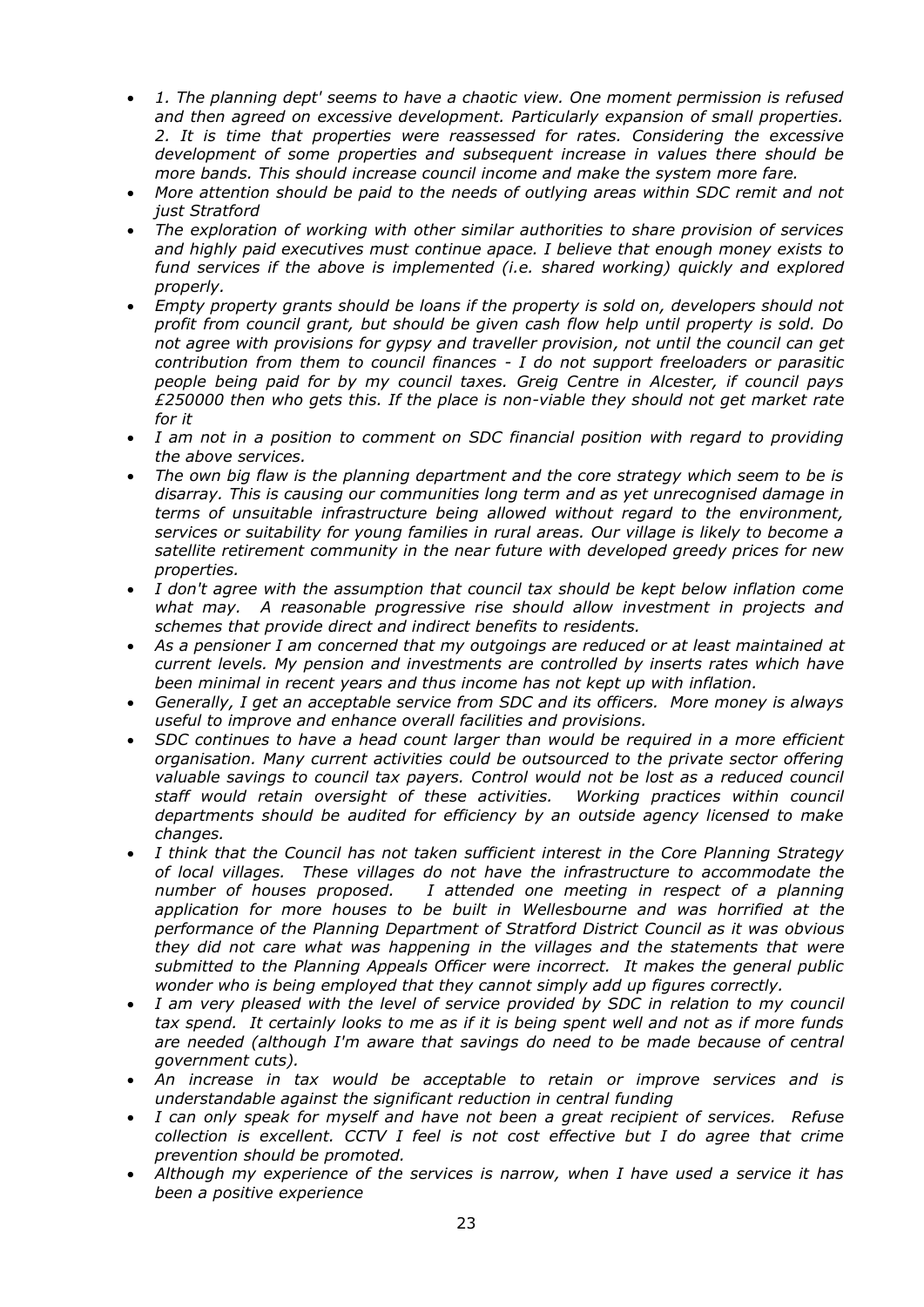- *I object to the cost of politically correct services e.g. Gipsy/traveller sites and the pension costs of local authority employees. The latter is a luxury that is not available in the private sector and the former is a complete rip off of the taxpayer that cannot be justified. Other countries e.g. Eire have made travelling illegal.*
- *I am a pensioner living in Long Compton in the very South of the area so in truth apart from service such as refuse, street cleaning, planning administration etc do not have contact with SDC.*
- *It is a bit disingenuous to ask about cutting some services to fund 'priority services' when the introduction to the questionnaire states that the Council itself has opted to freeze Council Tax and even reduce it in 2012/13. I have no doubt that a realistic (with inflation) yearly increase in Council Tax would not ensure that all services could be maintained. But to some extent, the voluntary freezing and reduction in Council Tax means that some of the difficult decisions that you are currently consulting on have been brought about by your own hand. Good governance would have been to find efficiencies so that the same service could be provided, AND THEN deliver the benefits back to the public through frozen and reduced Council Tax. Instead you have frozen and reduced Council Tax, AND THEN realised that you cannot deliver the same service (despite improving efficiency) and now you are consulting with the public to find out which services they are prepared to lose as a result. Secondly, please note that in question 1, I answered that I had used: Parks, Playing Fields & Open Spaces Housing Development Control & Planning Environmental Health Services, i.e. pest control, noise Community Leisure / Leisure Centres / Sports Facilities Public Conveniences Car parks I have only directly used Public Conveniences and Car parks, but I use all of the other services indirectly. I use Environmental Health Services every time I buy takeaway food; I use the Housing service in that the streets of Stratford are not littered with homeless families. You should wake the public up to the fact that Council services need to be properly funded because they benefit the whole of society, whether they use them directly or not.*
- *Personally I am satisfied with services provided by SDC but am aware that funding will not be sufficient to continue the status quo position.*
- *I sometimes feel that satellite towns such as Alcester and Shipston do not receive the same care as Stratford itself.*
- *SDC do an amazing job at looking after the town and keeping it a beautiful place to live. There are many 'behind the scenes' roles that happen every day and really like living in Stratford. Having lived in other parts of the country, it can be seen around the town just how much SDC do! Thank you!*
- *The lack of a planning strategy has meant that wholesale development has happened rather than planned hence I disagree with the statement regarding When. It has taken SDC too long to investigate operating with other authorities.*
- *Feel marginal to main centre Stratford where some provision of services is*
- *I think that a small increase in charge is sensible and affordable by most in Stratford to keep and improve services*
- *The area where I live is overlooked at times when things are needed and a lot of money seems to be spent in Stratford upon Avon based on the assumption that because tourists visit Stratford improvements need to be made on a regular basis and a lot more happens.*
- *I think generally SDC apportions funding well, my one concern is at times it seems Stratford Centric. There are plans to improve Southam Centre, which at times is dangerous with traffic but these seem massively delayed and convoluted.*
- *Can only reply based on my own life which as far as it relates to SDC services seems to run rather smoothly! I don't currently have any complaints though I do hear them from*  others. I'm sure there are improvements to be made as there always are but all in all *Stratford seems to be run reasonably well and provides a pleasant place to live.*
- *I have lived in a number of towns in the UK. In general SDC provides a good level of service for those that I use. I am particularly impressed with the waste and recycling service. Having worked for a time in Local Government I believe a lot more could be done (and savings made) using shared services. Personally I would not object to a small rise in Council Tax to protect essential services.*
- *I prefer not to deal in the generalisations of Q6 above. 2. How do we know whether or*